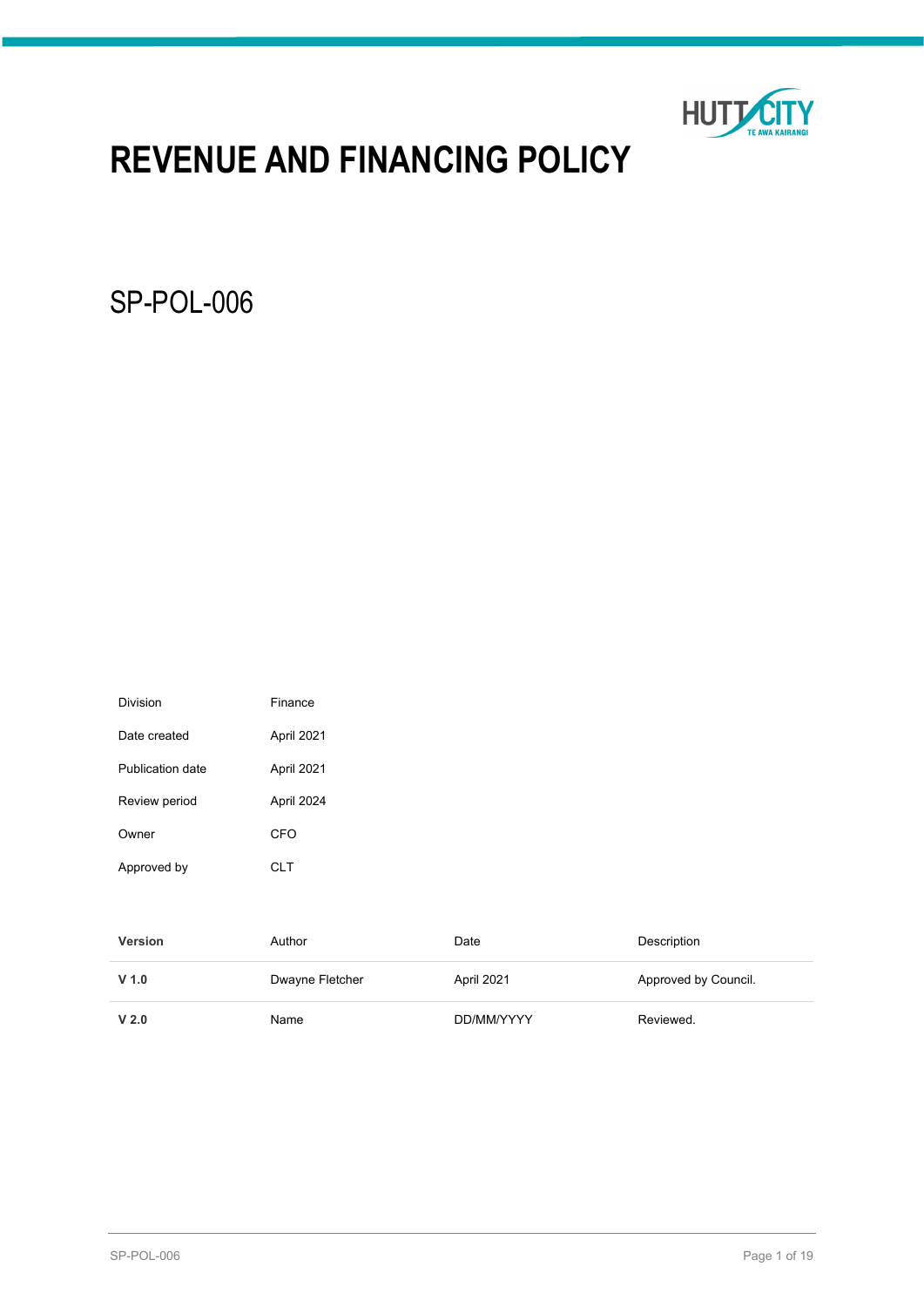## **SECTION A: INTRODUCTION**

A wide number of funding sources are available to Council to fund its activities, ranging from general and targeted rates through to fees and user charges. This policy outlines Council's approach to funding its activities. It provides information on what funding tools are used and who pays, as well as describing the process used to make these decisions. This policy should be read in conjunction with the Funding Impact Statement (see section 6). The Funding Impact Statement is the mechanism used to implement the Revenue and Financing Policy, and provides detail on how rates are set.

## **SECTION B: CHANGES TO THE POLICY**

As part of the 10-year plan, the Council made a number of changes to the Revenue and Financing Policy. The key matters are summarised below; further detailed information is provided later in the policy.

### **Approach to rating differential categories**

Following a review undertaken by Council for the 10-year plan, and in making its judgement under "step two" outlined in Section C, Council has considered rating policy including affordability and approaches to reduce fluctuations caused by differences in valuation movements between differential rating categories. Council will apportion the general rate between the residential, commercial and utility property categories based on a percentage applied to each category group. A percentage approach helps to reduce fluctuations in the general rate caused by valuation movement differences between categories; this should provide greater stability of rates charges. Council has considered rating policy and the impact on affordability of rates for all ratepayers in the city. As a result, the Council will reduce the percentage of rates paid by the residential rating category from 63 per cent to 60 per cent over a three-year period from 2021/22, with a corresponding increase in commercial rating categories. Section F of this policy provides further detailed information in relation to this change.

#### **Consolidation of commercial differential rating categories**

From the 2021/22 year, Council is consolidating the number of commercial differentials from the previous four (Commercial Central, Commercial Suburban, Commercial Queensgate, Commercial Accommodation) down to two categories, being Commercial Central and Commercial Suburban. This entails two underlying changes:

- 1. combining differential rating categories for Commercial Central with Commercial **Queensgate**
- 2. removing the differential rating category for Commercial Accommodation, by merging these properties into either Commercial Suburban or Commercial Central based on location.

The changes are on the basis that the new categories better reflect the differences in services provided by the Council to the ratepayers in those categories.

#### **Rural differential category definition**

Council has changed the definition of what properties should be rural ratepayers to align the definition of the rural rating category with the definition of rural in the District Plan. The approach improves definition clarity, supports legal compliance and provides longevity to the policy, as property rating will naturally change with land use over time.

#### **New refuse and recycling service**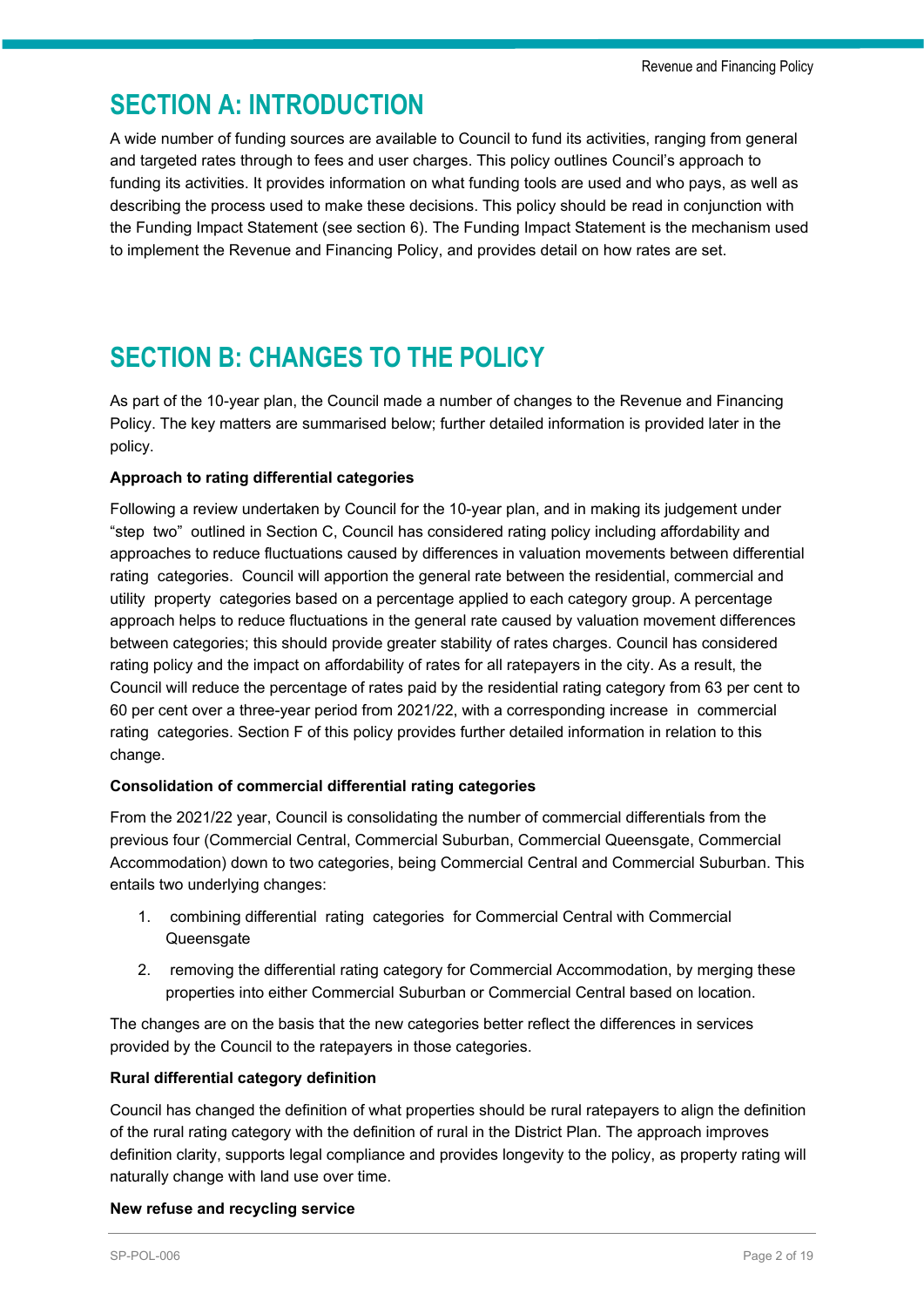Following an extensive review process and formal consultation, Council has decided to introduce a new weekly kerbside rubbish and fortnightly recycling collection service, paid for through rates, from 1 July 2021. It will also offer a new green waste collection service.

The new services will be fully funded through targeted rates. As a result, two new targeted rates will be introduced from 2021/22:

- 1. refuse, per extent of service provision per separately used or inhabitable part (SUIP)
- 2. green waste, per SUIP that opts into the scheme.

A recycling targeted rate is already in place. However, a new recycling service with wheelie bins for mixed recycling and crates for glass will replace the previous crate-only system. This has resulted in an increase in the targeted rate to fund the new wheelie-bin service.

### **New wastewater and stormwater repair financial assistance**

A voluntary targeted rate to provide financial assistance to those ratepayers required to undertake repair and/or replacement of wastewater and stormwater pipes located on their property.

A change to the Rates Postponement policy will allow payment of this voluntary rate to be extended over several years.

## **SECTION C: HOW DOES COUNCIL DECIDE WHAT IS FUNDED FROM WHERE?**

Council determines appropriate funding sources using a two-step process on an activity-by-activity basis.

#### **Step One**

The funding needs of Council must be met from what Council determines to be the most appropriate funding source for each activity following consideration of:

- the community outcomes to which the activity contributes
- the distribution of benefits between the community as a whole and any identifiable parts of the community and individuals
- the period over which the benefits are expected to occur
- the extent to which the action or inaction of particular individuals or groups contributes to the need for the activity to take place
- the costs and benefits of funding an activity distinctly from other activities.

Council has considered the matters above for funding operating and capital expenditure arising from Council's activities. Section D provides an explanation of the funding tools for operating expenditure. Section E discusses the funding tools for capital expenditure funding and the principles applied in their use. The funding needs analysis in Section G provides a more detailed discussion of the use of different funding tools for operating and capital costs and the reasons for the allocation of costs to various sectors of the community for each activity.

#### **Step Two**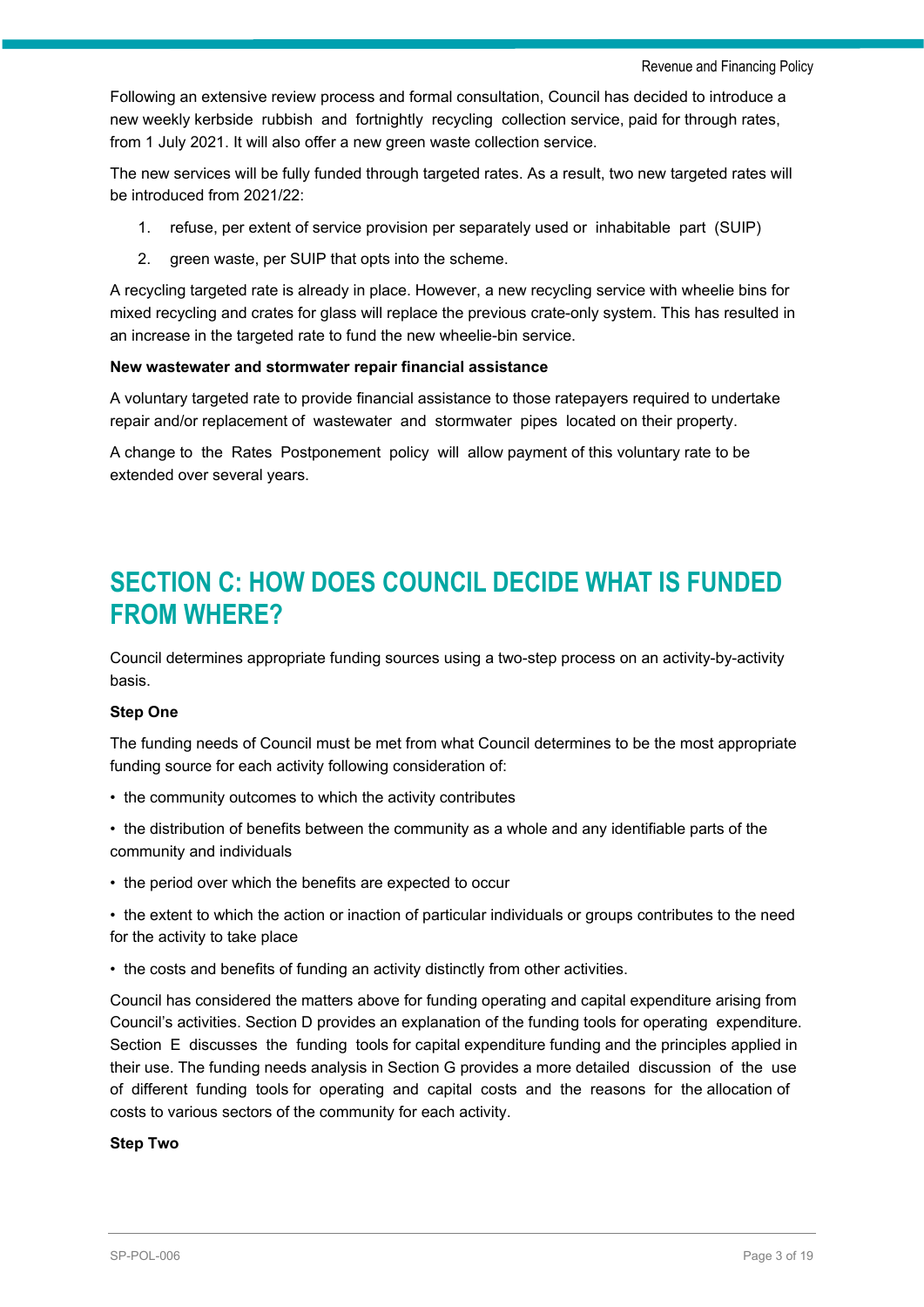The second step in the process is for Council to apply its judgement to the overall impact of any allocation of liability on the current and future social, economic, environmental and cultural wellbeing of the community. In exercising this judgement, Council considers the following:

• the impact of rates and rates increases on residential properties, and in particular on the affordability of rates and rates increases for low, average and fixed income households

• the impact of rates and rates increases on businesses and on the competitiveness of Lower Hutt as a business location

• the fairness of rates (and changes in rates) relative to the benefits received for 'stand-out' properties with unusually high capital values

• the special characteristics of particular classifications of property – including their purpose and proximity to the city

- the complexity of the rating system and the desirability of improving administrative simplicity
- the change in relative rateable values between types of properties.

As the General rate is a general taxing mechanism, shifting the 'differential factor' for each sector's share of the city's overall capital value is the principal means that Council has used to achieve the desired overall rates impact on the wider community. Council considered the application of this in terms of affordability for all sectors in applying the general rate differentials.

## **SECTION D: FUNDING OF OPERATING EXPENDITURE**

The policy sets target funding bands for the main funding sources for each activity. The funding bands are:

High: 80–100% Medium/high: 60–79% Medium: 40–59%

Medium/low: 20–39%

Low: 0–19%

#### **General rates**

General rates provide Council's largest source of funding. General rates are used to help fund activities where the Council has concluded that the whole community or city benefits. This is sometimes referred to as a public good that can demonstrate the following characteristics:

• non-rival – the enjoyment by one person does not prevent the benefit from being enjoyed by others. An example is street lighting

• non-excludable – no person or group can easily be prevented from enjoying the benefit. An example is a beach or park.

In these cases, all ratepayers pay towards the cost of the activity. Where the activity also provides benefits to individuals or parts of the community, rates are used to fund the balance of costs after the potential for user charges has been exhausted.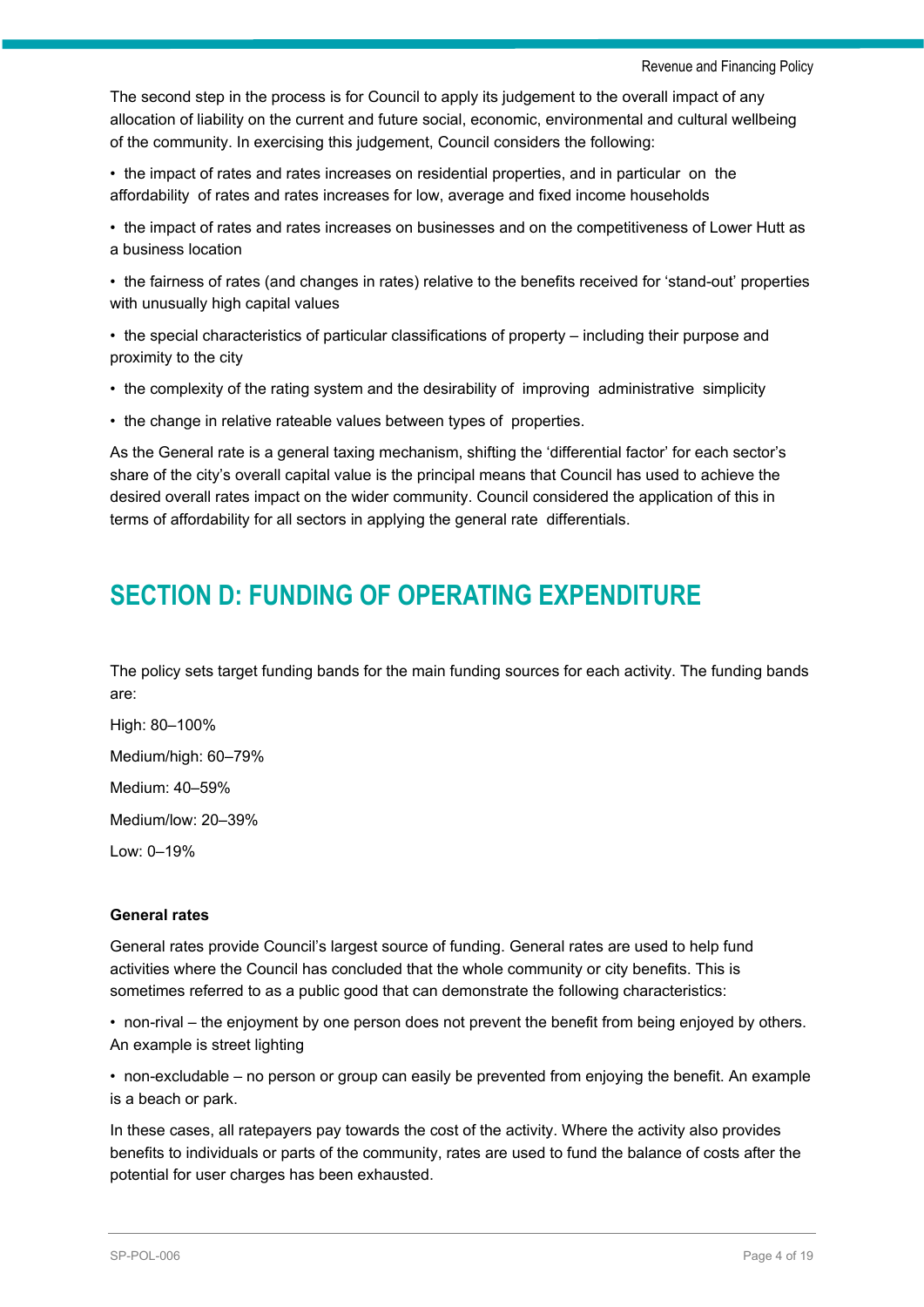Other funding sources Council sets general rates based on the capital value of properties. Capital value is used because, in the main, it reflects the ability to pay better than the alternatives of land value or annual value.

What each ratepayer pays depends on the capital value of their property relative to the value of other properties, and on the share of the general rate that has been allocated to each sector of the community (residential, commercial and utilities).

### **Uniform annual general charge**

Council also has the option to assess a uniform annual general charge (UAGC). A UAGC recovers a portion of general rates costs as a fixed amount per rating unit. Such fixed charges tend to have a disproportionate impact on low-income households, as the charges make up a higher proportion of such a household's income. For this reason, Council does not currently utilise a UAGC. Council does, however, use fixed amounts for some targeted rates.

### **Targeted rates**

Council uses targeted rates where it has decided that the cost of a service or function should be met by a particular group of ratepayers (possibly even all ratepayers) or in order to provide greater transparency about the use of the funding. There is considerable scope to set rates for a specific function (eg, water), target a rate on a specific geographic area (e.g, Jackson Street), or set different levels of rates for different property types (e.g, a promotion levy targeted on Commercial Central properties).

The refuse and green waste targeted rates are new rates in the 2021/22 financial year as part of the Council's changes to its refuse services and introduction of a new green waste service options. The new service will also include changes to the Council's recycling service that flow through the recycling targeted rate already in place.

A voluntary targeted rate to provide financial assistance to ratepayers who are required to fund the repair and/or replacement of wastewater and stormwater pipes on their properties is a new rate in the 2021/22 year.

#### **Fees and charges**

User charges are used where there are strong benefits to individuals or parts of the community from an activity and it is feasible to collect fees.

User charges contribute to the cost of some facilities (such as swimming pools) and also fully or partly meet the cost of regulatory services, such as those under the Building Act 2004 and Resource Management Act 1991.

Similarly, Council has the ability to fine people and businesses for certain rule infringements. The amount of income derived through these fines depends on the level of non-compliance and the amount of effort Council puts into enforcement activities.

#### **Other funding sources**

Council's other main funding sources for operating expenditure are grants and subsidies. Waka Kotahi New Zealand Transport Agency funding assistance for road maintenance makes up the majority of this funding. Other central government funding is available for some services and initiatives, such as Three Water Reform funding and the COVID-19 Response and Recovery Fund.

Council does not intend to use borrowing, proceeds from asset sales, development contributions or financial contributions to help fund operating expenditure unless the sources identified above are insufficient to meet its revenue needs.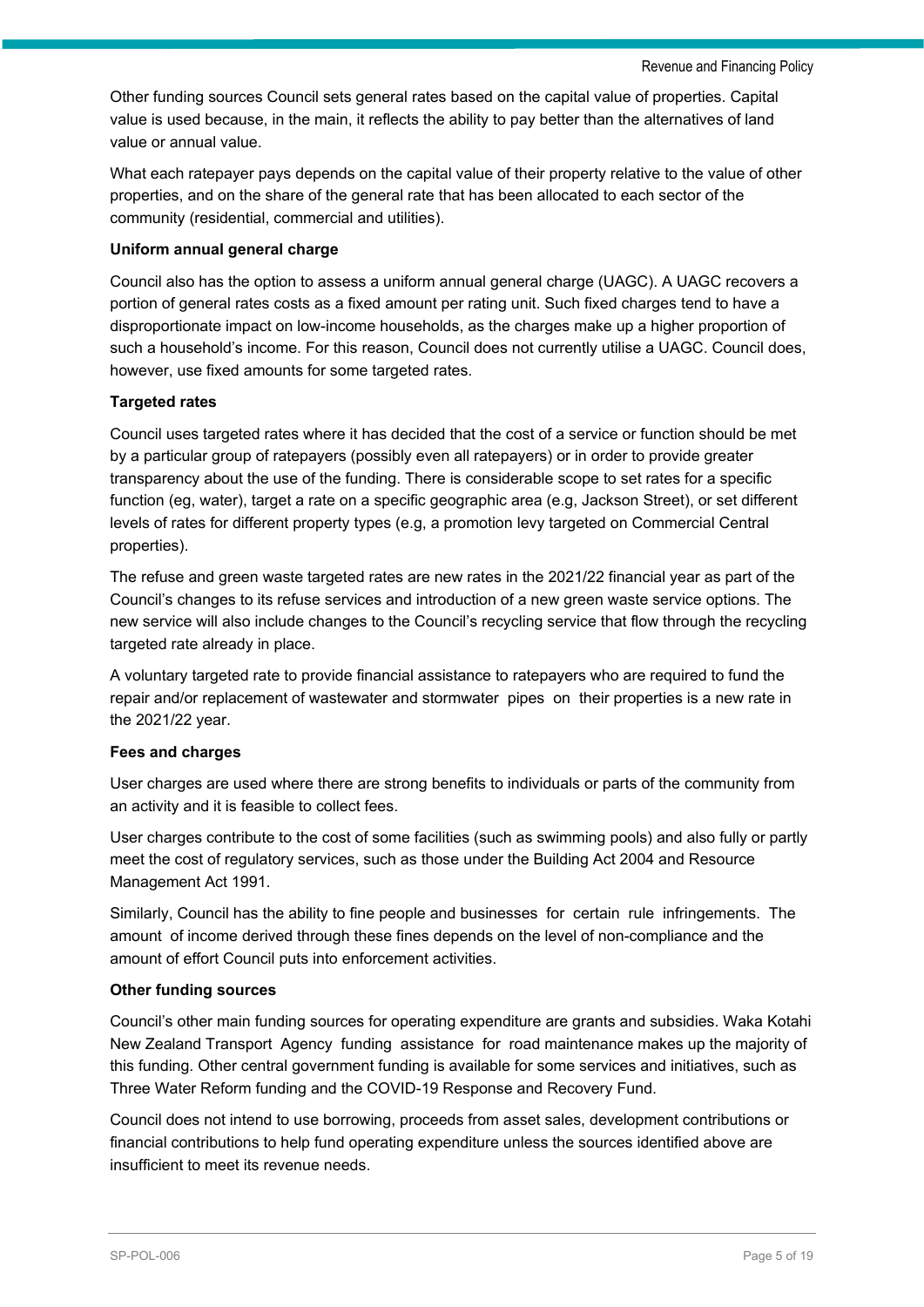## **SECTION E: FUNDING OF CAPITAL EXPENDITURE**

Council funds capital expenditure mainly from borrowing and then spreads the repayment of that borrowing over several years. This enables Council to better match funding with the period over which benefits will be derived from assets, and helps ensure intergenerational equity. Borrowing and repayments are managed within the framework specified in the Liability management section of the Treasury Risk Management Policy.

In some cases other funds are available to finance capital expenditure. Such other funds include:

• development contributions under the Local Government Act 2002 to help fund council planned growth-related capital expenditure for roading and transport, stormwater, wastewater and water

• financial contributions under the Resource Management Act 1991 to help fund growth-related capital expenditure on recreation reserves, and for other infrastructure where individual developments give rise to capital expenditure that is not planned, and therefore is not included in Council's Development Contributions Policy

• contributions towards capital expenditure from other parties, such as Waka Kotahi New Zealand Transport Agency (in relation to certain roading projects), Crown Infrastructure Partners (COVID-19 Response and Recovery Fund) and Upper Hutt City Council (in relation to joint wastewater activities)

- annual revenue collected through rates to cover depreciation charges
- proceeds from the sale of assets not otherwise used for debt reduction
- operating surpluses.

## **SECTION F: GENERAL RATE DIFFERENTIAL FACTOR**

The general rate payable on each category of property is expressed as a rate in the dollar of capital value. These different rates in the dollar for different property categories are known as 'differential factors' and are determined following the completion of step two of the process (which is designed to allow the Council to apply its judgement on the overall impact on the community). This judgement includes the consideration of the matters in step two above, including activity areas where the benefits of the activity are not considered to be equally shared among the community. These are:

• roading and traffic – general rates are weighted towards the commercial and utility sectors because of the particularly high use of the roads (or road space) by these sectors. Trip generation data is used as an indicator of the cause and benefit of this activity's costs – this data shows that the commercial/utility and residential sector trip generation is 72 per cent and 28 per cent respectively. The share of general rates costs is allocated accordingly

• stormwater - general rates are weighted towards the commercial sector to reflect the fact that it accounts for approximately 31 per cent of the city's impervious area (after making an allowance for roads). The share of general rates for stormwater is allocated on this basis.

Following a review Council undertook for the purposes of the 10-year plan, the general rate will be apportioned between residential, commercial and utility categories based on a percentage applied to each category group. A percentage approach helps to reduce fluctuation in the general rate caused by valuation movement differences between categories.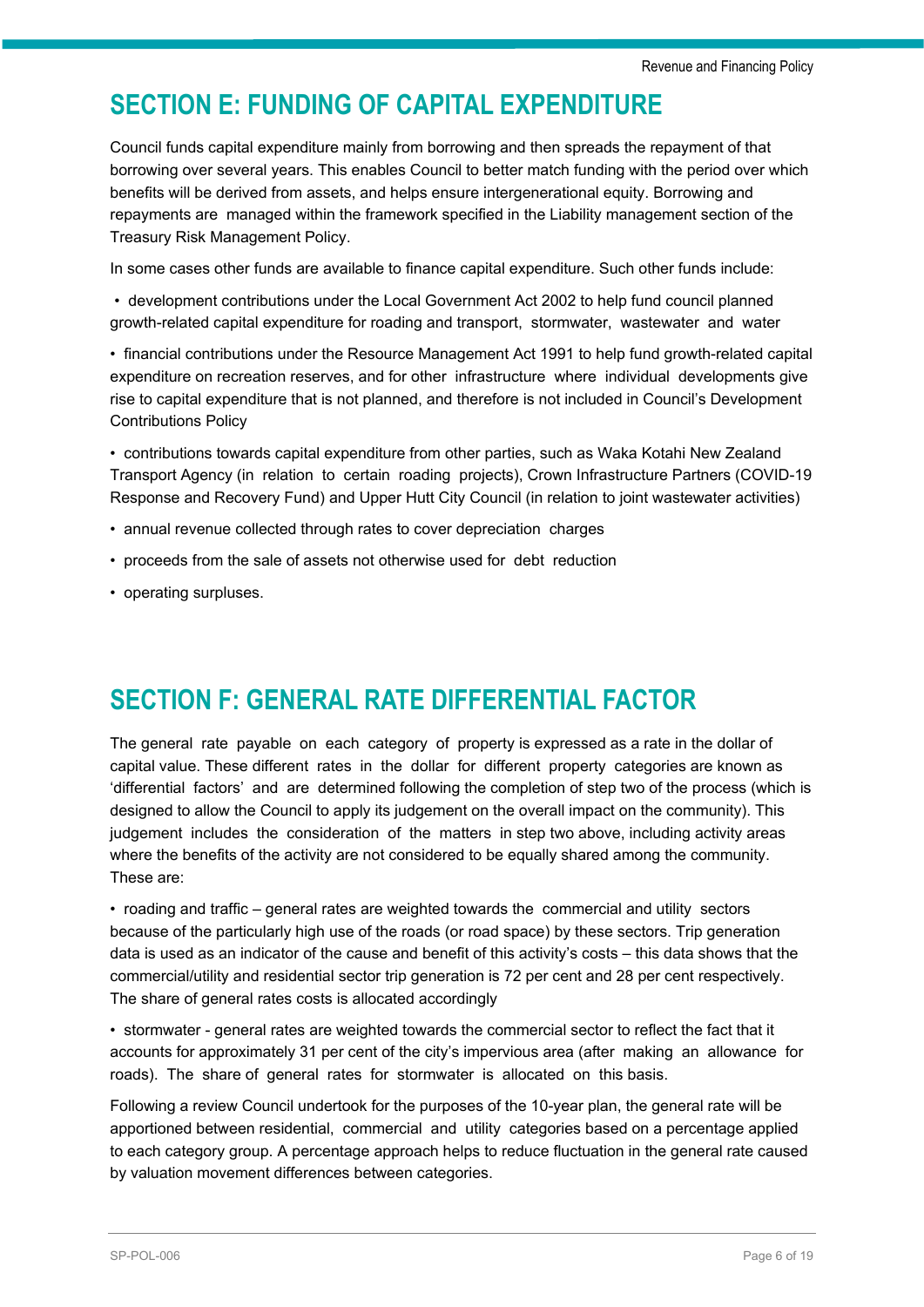In 2020, the Council suspended their previous differential transition policy. Because of the significant changes in the relative capital values in the 2019 rating valuation, the allocation of general rate based on continuing the differential transition would place an increased burden on residential properties.

Council considered the impacts of the 2019 rating valuation on the affordability of rates for all ratepayers. It was particularly concerned that the increase in the amount residential ratepayers will contribute to the general rate, without any change, reduces affordability of rates for residential ratepayers. Council considers that affordability is an important factor when considering the overall impacts of funding allocations.

For the 10-year plan Council considered the matters in step two above and options for modifying the differentials as overall impact adjustments. It weighted the competing interests of different sectors of ratepayers as set out in the step two process (see Section C), particularly the different abilities of the residential and commercial sectors to accommodate rate increases at this time, and the impacts of those increases, particularly on rates affordability. In its judgement, the interests of residential ratepayers were more pressing, and differential adjustments should be made to reduce the rates incidence on this sector.

The General Rate for Rural rating units is differentiated on the basis of perceived distance to Council services. Rating units to which this differential will apply are those within Rural activity areas in the Council's operative District Plan. The indicative percentages to be applied under the new policy are as follows (including 2020/21 as a comparator):

| <b>Differential</b><br>category | 2020/21 | 2021/22 | 2022/23 | 2023/24 |
|---------------------------------|---------|---------|---------|---------|
| Residential                     | 63%     | 62%     | 61%     | 60%     |
| Commercial<br>central           | 7.2%    | 7.5%    | 7.8%    | 8.0%    |
| Commercial<br>suburban          | 23.3%   | 23.9%   | 24.5%   | 25.3%   |
| Utility                         | 5.2%    | 5.4%    | 5.4%    | 5.4%    |

In 2021/22 the Council will commence a three year transition to the percentage applied to achieve these percentages. This equates to a 1 per cent decrease in the residential percentage each year and a corresponding increase across commercial differential rating categories. Figure 1 shows the impacts of the previous transition policy and the effect of the implementation of the new approach by Council.

For the smaller rural and community facilities differential rating categories a standard differential multiplier will be applied. This reflects the fact that small changes in the category may significantly impact average rates on individual properties if a percentage was applied.

The differential factors for these categories are:

- Rural 0.747
- Community Facilities 1 1.000
- Community Facilities 2 0.500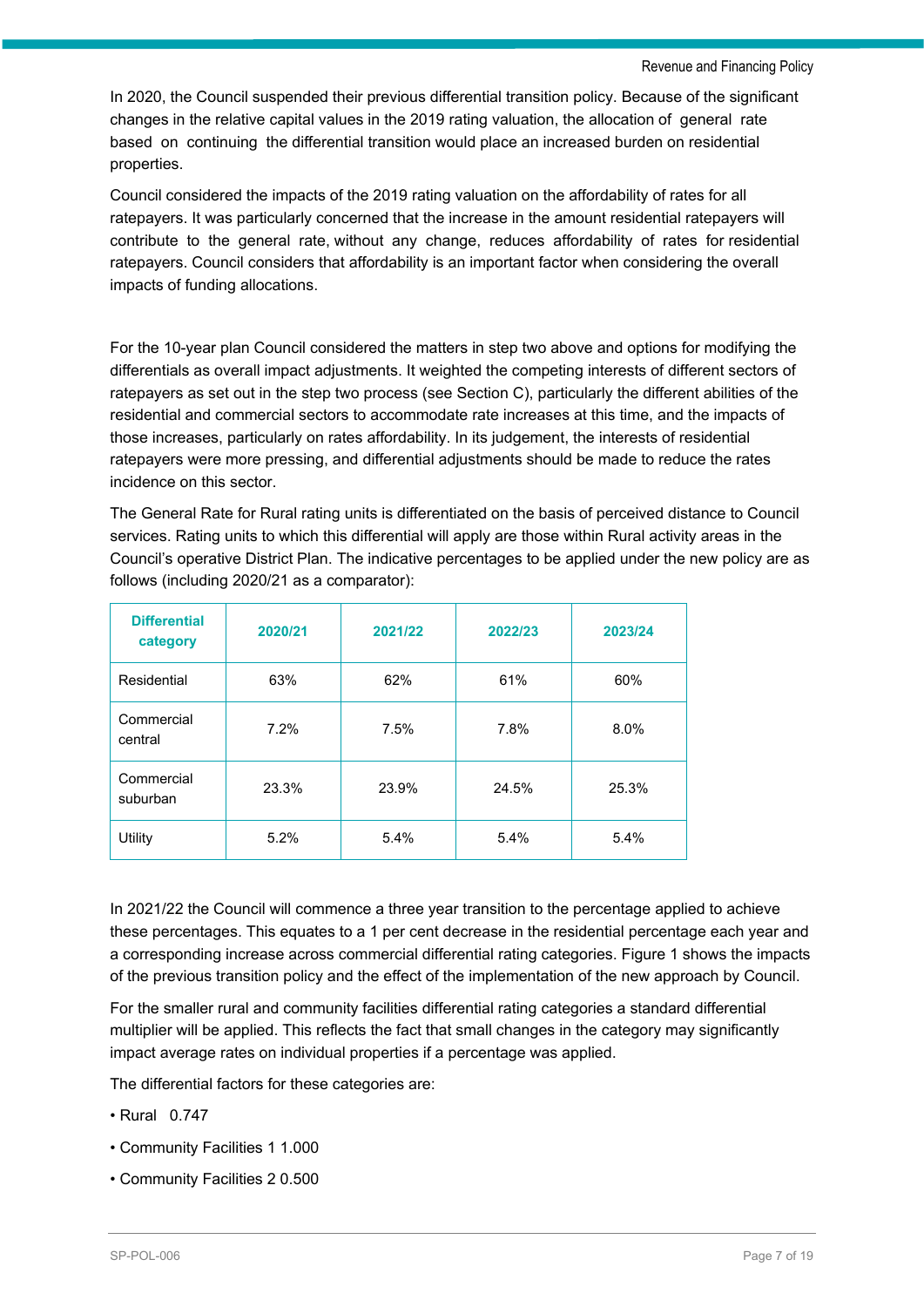• Community Facilities 3 2.344

The following differential factors will be applied across all differential categories in 2021/22 to give effect to category percentages.

- Residential 1.00
- Commercial Central 2.997
- Commercial Suburban 2.781
- Community Facilities 1 1.000• Community Facilities 2 0.500
- Community Facilities 3 2.344
- Rural 0.747
- Utility 2.842

This policy should be read in conjunction with the Funding Impact Statement which provides further details on how rates are set.



Graph 1: Change over the last ten years in the allocation of rates charges between property rating categories and the approach for the 10-year plan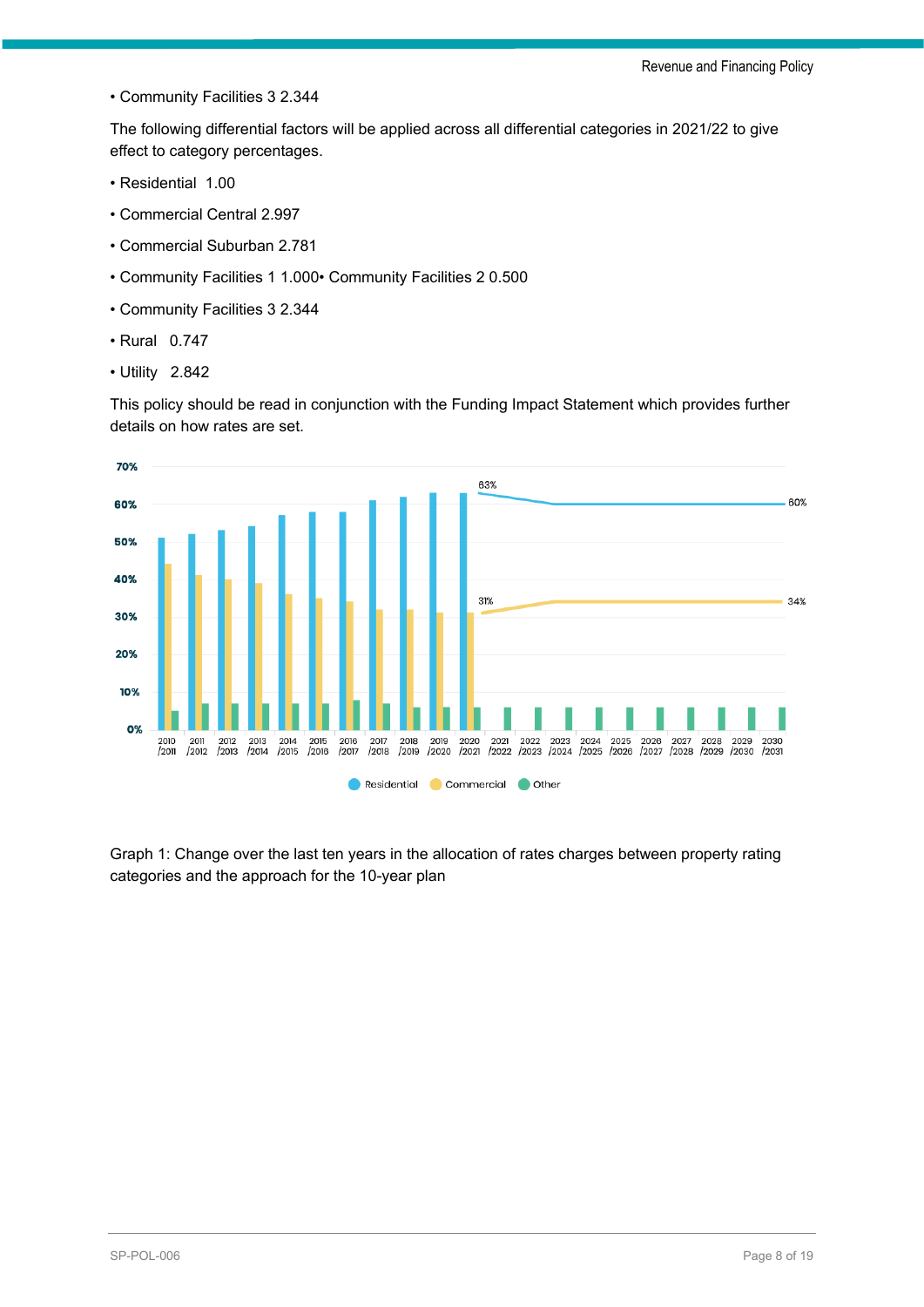## **SECTION F: SUMMARY OF OPERATIONAL FUNDING SOURCES**

| <b>Range name</b> | <b>Range</b> | <b>Key</b> |
|-------------------|--------------|------------|
| Unlikely          | 0            | ×          |
| Low               | 0-19%        |            |
| Medium / Low      | 20-39%       |            |
| Medium            | 40-59%       |            |
| Medium / High     | 60-79%       |            |
| High              | 80-100%      |            |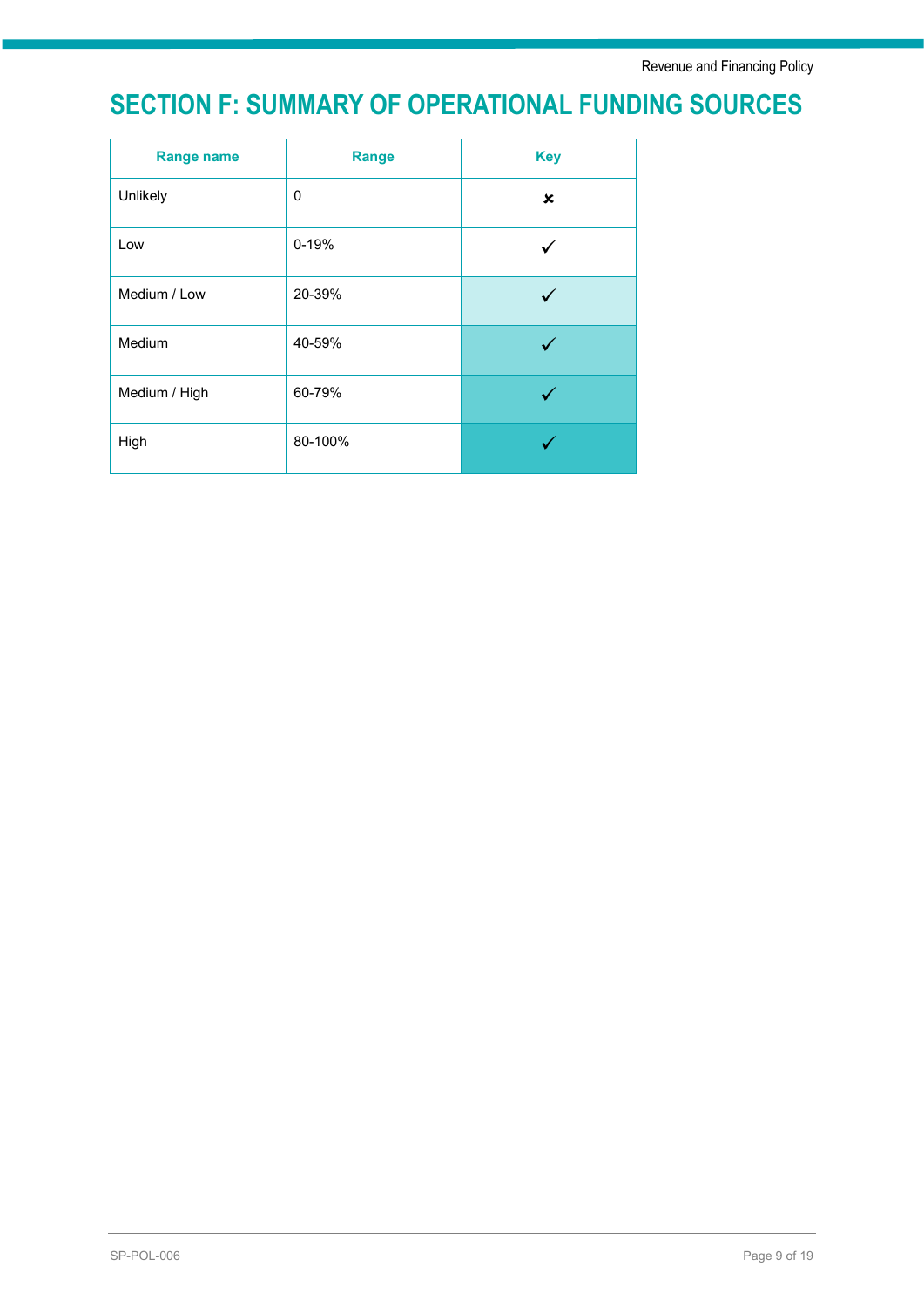| <b>Activity</b>                                           | <b>Fees and charges</b>   | <b>Grants, subsides and</b><br>other | <b>General rates</b> | <b>Targeted rates</b> | <b>Development</b><br>contribution | <b>Financial contribution</b> | <b>Borrowing</b>          |
|-----------------------------------------------------------|---------------------------|--------------------------------------|----------------------|-----------------------|------------------------------------|-------------------------------|---------------------------|
| Transport                                                 | $\checkmark$              | $\checkmark$                         | $\checkmark$         | $\pmb{\times}$        | $\boldsymbol{\mathsf{x}}$          | $\boldsymbol{\mathsf{x}}$     | $\boldsymbol{\mathsf{x}}$ |
| Water supply                                              | $\checkmark$              | $\checkmark$                         | $\checkmark$         | $\checkmark$          | $\pmb{\times}$                     | $\boldsymbol{\mathsf{x}}$     | $\pmb{\times}$            |
| Wastewater                                                | $\checkmark$              | $\checkmark$                         | $\checkmark$         | $\checkmark$          | $\pmb{\times}$                     | $\boldsymbol{\mathsf{x}}$     | $\boldsymbol{\mathsf{x}}$ |
| Stormwater                                                | $\checkmark$              | $\checkmark$                         | $\checkmark$         | $\pmb{\times}$        | $\pmb{\times}$                     | $\boldsymbol{\mathsf{x}}$     | $\boldsymbol{\mathsf{x}}$ |
| Solid waste                                               | $\checkmark$              | $\checkmark$                         | $\checkmark$         | $\checkmark$          | $\pmb{\times}$                     | $\boldsymbol{\mathsf{x}}$     | $\boldsymbol{\mathsf{x}}$ |
| City development                                          | $\checkmark$              | $\boldsymbol{\mathsf{x}}$            | $\checkmark$         | $\pmb{\times}$        | $\pmb{\times}$                     | $\boldsymbol{\mathsf{x}}$     | $\boldsymbol{\mathsf{x}}$ |
| Community partnering and support                          | $\boldsymbol{\mathsf{x}}$ | $\checkmark$                         | $\checkmark$         | $\pmb{\times}$        | $\pmb{\times}$                     | $\pmb{\times}$                | $\boldsymbol{\mathsf{x}}$ |
| Open spaces, parks and reserves<br>(including cemeteries) | $\checkmark$              | $\checkmark$                         | $\checkmark$         | $\pmb{\times}$        | $\pmb{\times}$                     | $\boldsymbol{\mathsf{x}}$     | $\boldsymbol{\mathsf{x}}$ |
| Libraries                                                 | $\checkmark$              | $\checkmark$                         | $\checkmark$         | $\pmb{\times}$        | $\pmb{\times}$                     | $\boldsymbol{\mathsf{x}}$     | $\boldsymbol{\mathsf{x}}$ |
| Museums                                                   | $\checkmark$              | $\checkmark$                         | $\checkmark$         | $\pmb{\times}$        | $\pmb{\times}$                     | $\boldsymbol{\mathsf{x}}$     | $\boldsymbol{\mathsf{x}}$ |
| Aquatics and recreation                                   | $\checkmark$              | $\boldsymbol{\mathsf{x}}$            | $\checkmark$         | $\pmb{\times}$        | $\pmb{\mathsf{x}}$                 | $\boldsymbol{\mathsf{x}}$     | $\boldsymbol{\mathsf{x}}$ |
| Animal control                                            | $\checkmark$              | $\checkmark$                         | $\checkmark$         | $\pmb{\times}$        | $\pmb{\mathsf{x}}$                 | $\pmb{\times}$                | $\boldsymbol{\mathsf{x}}$ |
| Building consents and resource<br>consents                | $\checkmark$              | $\checkmark$                         | $\checkmark$         | $\mathbf{x}$          | $\pmb{\times}$                     | $\boldsymbol{\mathsf{x}}$     | $\boldsymbol{\mathsf{x}}$ |
| Public health activities                                  | $\checkmark$              | $\boldsymbol{\mathsf{x}}$            | $\checkmark$         | $\mathbf{x}$          | $\pmb{\times}$                     | $\boldsymbol{\mathsf{x}}$     | $\boldsymbol{\mathsf{x}}$ |
| Emergency management                                      | $\pmb{\times}$            | $\checkmark$                         | $\checkmark$         | $\pmb{\times}$        | $\pmb{\times}$                     | $\boldsymbol{\mathsf{x}}$     | $\boldsymbol{\mathsf{x}}$ |
| Sustainability and resilience                             | $\boldsymbol{\mathsf{x}}$ | $\checkmark$                         | $\checkmark$         | $\pmb{\times}$        | $\pmb{\mathsf{x}}$                 | $\pmb{\times}$                | $\pmb{\times}$            |
| City governance                                           | $\boldsymbol{\mathsf{x}}$ | $\checkmark$                         | $\checkmark$         | $\pmb{\times}$        | $\pmb{\times}$                     | $\pmb{\times}$                | $\pmb{\times}$            |

|                        | ш |
|------------------------|---|
| <b>TE AWA KAIRANGI</b> |   |
|                        |   |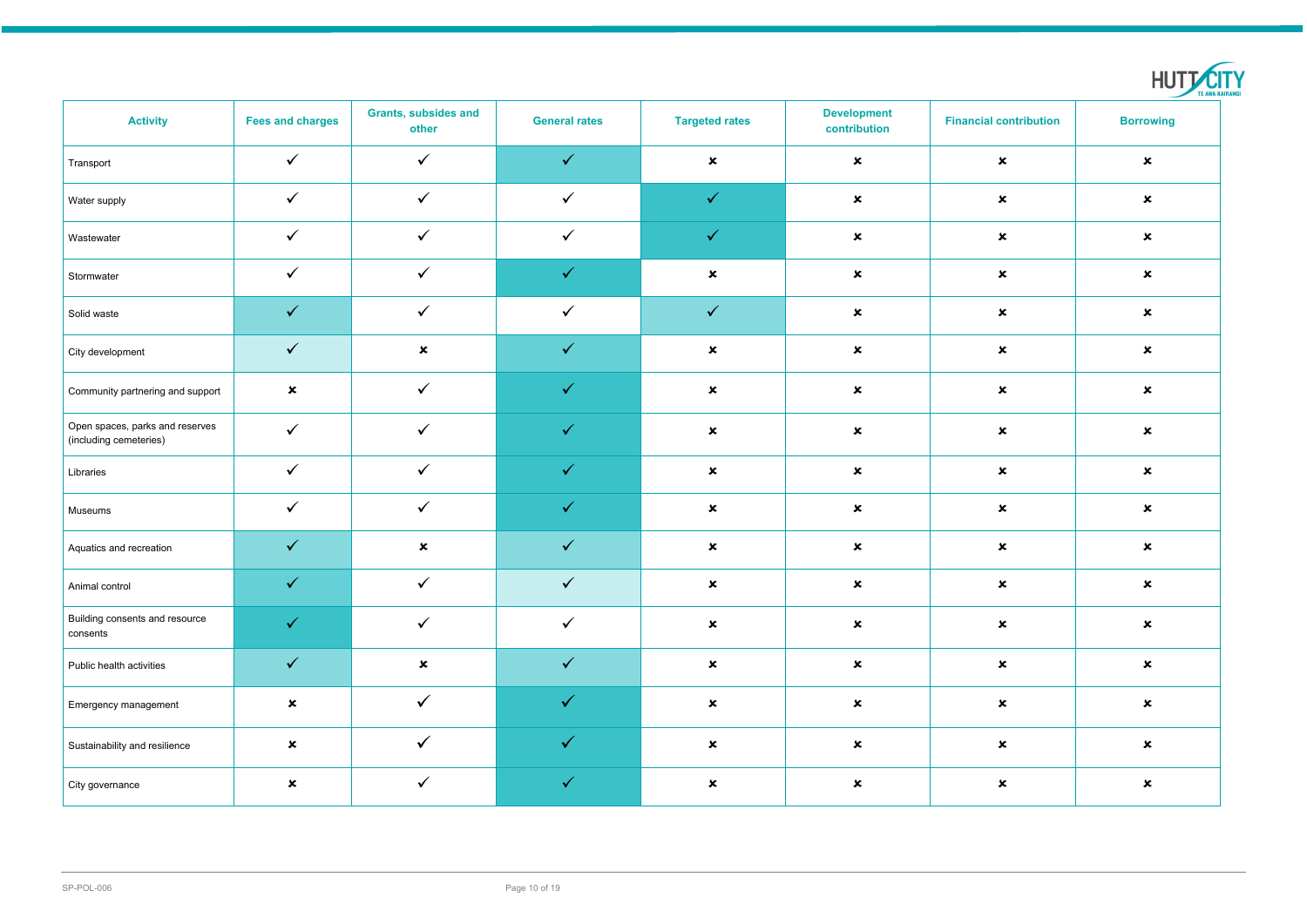## **SECTION G: FUNDING NEEDS ANALYSIS**

| <b>ACTIVITY</b>  | <b>BACKGROUND</b>                                                                                                                                                                                                                                                                                                                                                                                                                                                                                                                                                                                                                                                                                                                                                                                                                                                                                                                                                           | <b>RATIONALE</b>                                                                                                                                                                                                                                                                                                                                                                                                                                                                                                                                                                                                                                                                                                                                                                                                                                                                                                                                                                                                                                                                                                                                                                                                                                                                                                                                                                                                                                                                                                                                                                                                                                                                                                                                                                                                                                                                                                                                                                                                                                  | <b>FUNDING SOURCES AND BANDS</b>                                                                                      |
|------------------|-----------------------------------------------------------------------------------------------------------------------------------------------------------------------------------------------------------------------------------------------------------------------------------------------------------------------------------------------------------------------------------------------------------------------------------------------------------------------------------------------------------------------------------------------------------------------------------------------------------------------------------------------------------------------------------------------------------------------------------------------------------------------------------------------------------------------------------------------------------------------------------------------------------------------------------------------------------------------------|---------------------------------------------------------------------------------------------------------------------------------------------------------------------------------------------------------------------------------------------------------------------------------------------------------------------------------------------------------------------------------------------------------------------------------------------------------------------------------------------------------------------------------------------------------------------------------------------------------------------------------------------------------------------------------------------------------------------------------------------------------------------------------------------------------------------------------------------------------------------------------------------------------------------------------------------------------------------------------------------------------------------------------------------------------------------------------------------------------------------------------------------------------------------------------------------------------------------------------------------------------------------------------------------------------------------------------------------------------------------------------------------------------------------------------------------------------------------------------------------------------------------------------------------------------------------------------------------------------------------------------------------------------------------------------------------------------------------------------------------------------------------------------------------------------------------------------------------------------------------------------------------------------------------------------------------------------------------------------------------------------------------------------------------------|-----------------------------------------------------------------------------------------------------------------------|
| <b>Transport</b> |                                                                                                                                                                                                                                                                                                                                                                                                                                                                                                                                                                                                                                                                                                                                                                                                                                                                                                                                                                             |                                                                                                                                                                                                                                                                                                                                                                                                                                                                                                                                                                                                                                                                                                                                                                                                                                                                                                                                                                                                                                                                                                                                                                                                                                                                                                                                                                                                                                                                                                                                                                                                                                                                                                                                                                                                                                                                                                                                                                                                                                                   |                                                                                                                       |
|                  | The transport activity consists of five sub-activities - road<br>assets, traffic assets, road safety services, active modes and<br>parking. Council operates, maintains and renews the road<br>asset, which includes footpaths, throughout the city. Traffic<br>control measures are used to ensure the efficient and safe<br>movement of motor vehicles, cyclists, pedestrians and other<br>forms of transport. Road safety programmes and<br>interventions are managed to improve the safety outcomes of<br>all users on our transport network. Walking, cycling and<br>micromobility initiatives are managed to enable safe and<br>efficient mode choice across our transport system. Parking<br>involves the provision, maintenance and regulation of on-<br>street and off-street carparks in the commercial areas of the<br>city. The location and regulation of carparks is designed to<br>ensure fair, easy and efficient access to the city's commercial<br>areas. | Council has no direct means to charge individual users of the local network on a user-pays basis. Therefore most of the expenditure<br>is funded directly from general rates revenue (and government subsidies). Trip generation is a useful base indicator benefit between<br>ratepayer categories. Trip generation of the Commercial/Utility and Residential sectors is estimated at 72 per cent and 28 per cent<br>respectively. The net cost to council of major projects with benefits over several decades, will be debt funded, along with an<br>appropriate contribution from development contributions charges for growth-related infrastructure. Revenue generated from<br>controlled parking is used to offset the costs of providing the activity.                                                                                                                                                                                                                                                                                                                                                                                                                                                                                                                                                                                                                                                                                                                                                                                                                                                                                                                                                                                                                                                                                                                                                                                                                                                                                    | Operational costs<br>• general rates: Medium / high<br>• grants, subsidies, and other: Low<br>• fees and charges: Low |
|                  | Community outcome                                                                                                                                                                                                                                                                                                                                                                                                                                                                                                                                                                                                                                                                                                                                                                                                                                                                                                                                                           | Economic wellbeing                                                                                                                                                                                                                                                                                                                                                                                                                                                                                                                                                                                                                                                                                                                                                                                                                                                                                                                                                                                                                                                                                                                                                                                                                                                                                                                                                                                                                                                                                                                                                                                                                                                                                                                                                                                                                                                                                                                                                                                                                                |                                                                                                                       |
|                  | Who benefits                                                                                                                                                                                                                                                                                                                                                                                                                                                                                                                                                                                                                                                                                                                                                                                                                                                                                                                                                                | Roading assets: Many of the benefits of roading networks accrue to individuals or businesses. To a large extent, this is reflected in<br>the subsidies Council receives from government for roading, which are ultimately funded from fuel excise, road user charges and<br>vehicle registration charges. However, Council must cover the remainder of the unfunded component. Trip generation can be used<br>as an indicator of both the cause and benefit of this activity's costs. Traffic assets: Traffic assets provide a range of benefits widely<br>dispersed among the community, and for which there is little ability to charge, or sense in charging, individuals for the benefits they<br>receive. Road safety services: Road safety services provide a range of benefits for all mode users across the network, for which<br>there is little ability to charge, or sense in charging, individuals for the benefits they receive. Active modes: Active mode initiatives<br>encourage behaviours that benefit health, wellbeing and the environment and there is no appetite to charge individuals for the<br>benefits they receive. Parking: The benefits of on-street parking largely accrue to the individuals or groups involved. Controlled<br>parking is provided in key business and shopping areas for the benefit of business. However, charging and actively monitoring<br>parking in most areas, such as most urban neighbourhoods, is simply not practical or cost-effective - although some time restrictions<br>may still apply. Consequently, a large proportion of the cost is simply absorbed into the roading budget, and funded accordingly. The<br>primary beneficiaries of growth-related infrastructure are the developments that can be undertaken and the businesses and<br>residents that occupy new sites. If, and to the extent that, investment in infrastructure benefits growth and existing residents, this is<br>reflected in the allocation of costs between growth and levels of service or renewal. |                                                                                                                       |
|                  | Period of benefit                                                                                                                                                                                                                                                                                                                                                                                                                                                                                                                                                                                                                                                                                                                                                                                                                                                                                                                                                           | The benefits of transport facilities are ongoing and spread over the long-term. These intergenerational benefits support the ongoing<br>use of debt financing for associated capital works.                                                                                                                                                                                                                                                                                                                                                                                                                                                                                                                                                                                                                                                                                                                                                                                                                                                                                                                                                                                                                                                                                                                                                                                                                                                                                                                                                                                                                                                                                                                                                                                                                                                                                                                                                                                                                                                       |                                                                                                                       |
|                  | Whose acts create a need                                                                                                                                                                                                                                                                                                                                                                                                                                                                                                                                                                                                                                                                                                                                                                                                                                                                                                                                                    | Heavy vehicles create an additional cost to Council because of the increased wear they impose on roads, and the need to have<br>wider roads to accommodate them. The need to undertake street cleaning is partially caused by the actions of individuals littering or<br>dumping. In areas with a high concentration of parking demand, it becomes necessary and cost-effective to manage parking,<br>allowing much of the cost associated with these parks to be recouped through parking charges and/or fines.                                                                                                                                                                                                                                                                                                                                                                                                                                                                                                                                                                                                                                                                                                                                                                                                                                                                                                                                                                                                                                                                                                                                                                                                                                                                                                                                                                                                                                                                                                                                  |                                                                                                                       |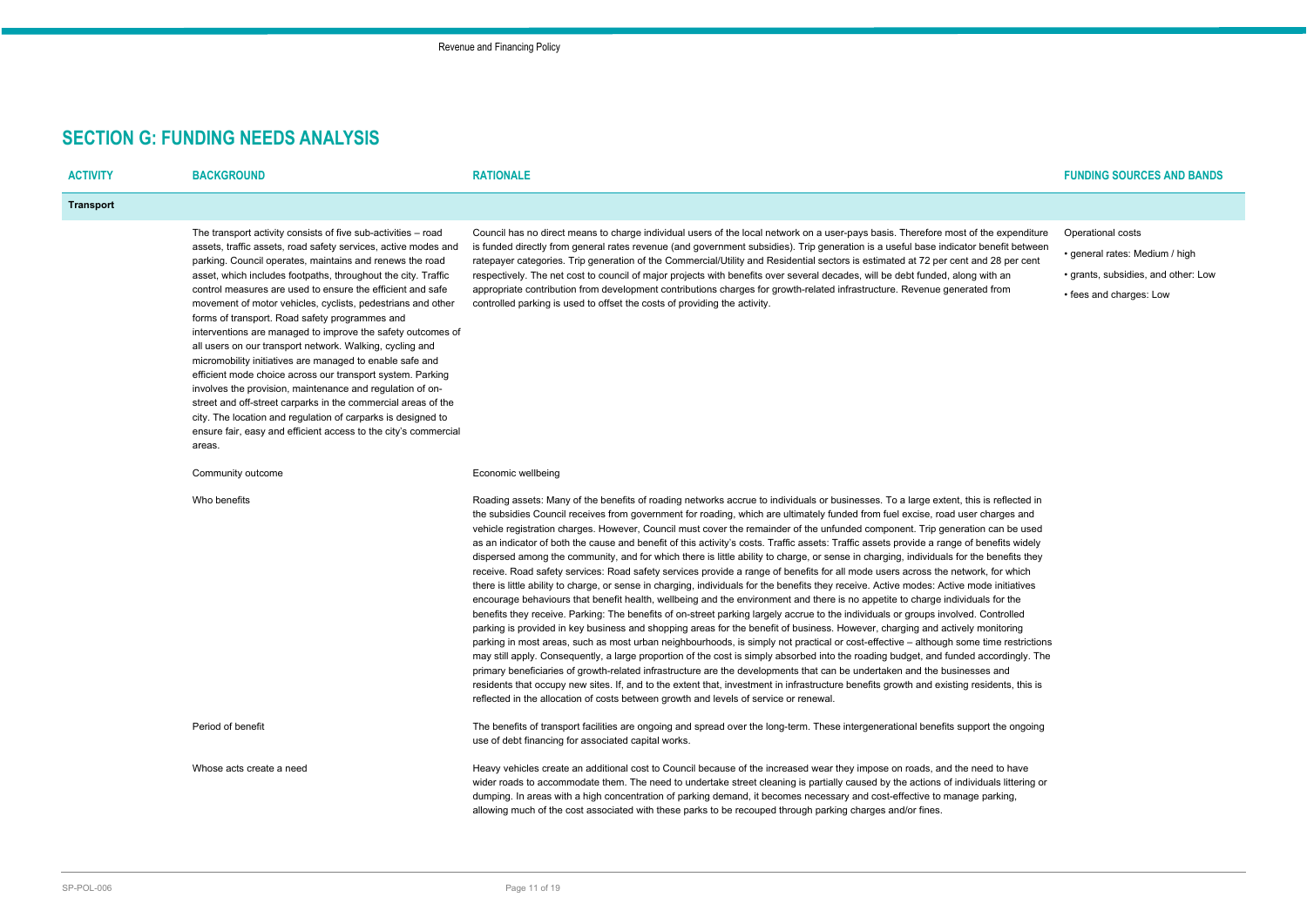| <b>ACTIVITY</b>     | <b>BACKGROUND</b>                                                                                                                                                                                                                                                                                                                                                                                                                                                                                      | <b>RATIONALE</b>                                                                                                                                                                                                                                                                                                                                                                                                                                                                                                                                                                                                                                                                                                                                                           | <b>FUNDING SOURCES AND BANDS</b>                                                                                                     |
|---------------------|--------------------------------------------------------------------------------------------------------------------------------------------------------------------------------------------------------------------------------------------------------------------------------------------------------------------------------------------------------------------------------------------------------------------------------------------------------------------------------------------------------|----------------------------------------------------------------------------------------------------------------------------------------------------------------------------------------------------------------------------------------------------------------------------------------------------------------------------------------------------------------------------------------------------------------------------------------------------------------------------------------------------------------------------------------------------------------------------------------------------------------------------------------------------------------------------------------------------------------------------------------------------------------------------|--------------------------------------------------------------------------------------------------------------------------------------|
|                     | Separate funding                                                                                                                                                                                                                                                                                                                                                                                                                                                                                       | Council considers that there is little benefit of separate funding of this activity.                                                                                                                                                                                                                                                                                                                                                                                                                                                                                                                                                                                                                                                                                       |                                                                                                                                      |
| <b>Water supply</b> |                                                                                                                                                                                                                                                                                                                                                                                                                                                                                                        |                                                                                                                                                                                                                                                                                                                                                                                                                                                                                                                                                                                                                                                                                                                                                                            |                                                                                                                                      |
|                     | This activity involves the supply of high-quality drinkable<br>water for domestic and commercial use. Council purchases<br>bulk water from Greater Wellington Regional Council, and<br>this accounts for a significant portion of the total cost of water<br>supply to the city. Water is then distributed around the city<br>through the local pipe network. Council's ownership of the<br>pipe network is historical. There is a legal requirement for<br>Council to retain control of these assets. | In the absence of metering, targeted rates can be seen as a proxy for user charges. All connections are charged the targeted rate,<br>and this is assumed to cover the supply of the average residential user. Commercial water users are charged on a metered rate for<br>water consumption. Major projects with benefits over several decades will be debt funded, along with an appropriate contribution<br>from development contributions charges for growth-related infrastructure.                                                                                                                                                                                                                                                                                   | Operational costs<br>• targeted rates: High<br>• general rates: Low<br>• grants, subsidies and other: Low<br>• fees and charges: Low |
|                     | Community outcome                                                                                                                                                                                                                                                                                                                                                                                                                                                                                      | Environmental wellbeing                                                                                                                                                                                                                                                                                                                                                                                                                                                                                                                                                                                                                                                                                                                                                    |                                                                                                                                      |
|                     | Who benefits                                                                                                                                                                                                                                                                                                                                                                                                                                                                                           | Much of the benefit from this activity is considered to be private to the people who obtain and use the water. Public health benefits<br>arise out of the treatment of water-borne diseases. The primary beneficiaries of growth-related infrastructure are the developments<br>that can be undertaken and the businesses and residents that occupy new sites. If, and to the extent that, investment in<br>infrastructure benefits growth and existing residents, this is reflected in the allocation of costs between growth and levels of service<br>or renewal.                                                                                                                                                                                                        |                                                                                                                                      |
|                     | Period of benefit                                                                                                                                                                                                                                                                                                                                                                                                                                                                                      | The benefit of most operating costs is expected to arise in the year the funding is sourced. Capital expenditure provides benefit over<br>the life of the asset.                                                                                                                                                                                                                                                                                                                                                                                                                                                                                                                                                                                                           |                                                                                                                                      |
|                     | Whose acts create a need                                                                                                                                                                                                                                                                                                                                                                                                                                                                               | Properties and users who either waste or use excessive amounts of water                                                                                                                                                                                                                                                                                                                                                                                                                                                                                                                                                                                                                                                                                                    |                                                                                                                                      |
|                     | Separate funding                                                                                                                                                                                                                                                                                                                                                                                                                                                                                       | Council considered that due to the administrative costs there is no further benefit in separate funding of this activity.                                                                                                                                                                                                                                                                                                                                                                                                                                                                                                                                                                                                                                                  |                                                                                                                                      |
| Wastewater          |                                                                                                                                                                                                                                                                                                                                                                                                                                                                                                        |                                                                                                                                                                                                                                                                                                                                                                                                                                                                                                                                                                                                                                                                                                                                                                            |                                                                                                                                      |
|                     | Council ensures the treatment and disposal of household<br>and commercial effluent according to regional and national<br>environmental standards. A new treatment plant was<br>commissioned in 2002 to ensure effluent is treated to higher<br>standards.                                                                                                                                                                                                                                              | In the absence of the ability to use metering, targeted rates (including pan charges) can be seen as a proxy for user charges. High<br>water and waste users are charged fees under a trade waste by-law. Major projects with benefits over several decades will be debt<br>funded, along with an appropriate contribution from development contributions charges for growth-related infrastructure.                                                                                                                                                                                                                                                                                                                                                                       | Operational costs<br>• targeted rates: High<br>• general rates: Low<br>• grants, subsidies and other: Low<br>• fees and charges: Low |
|                     | Community outcome                                                                                                                                                                                                                                                                                                                                                                                                                                                                                      | Environmental wellbeing                                                                                                                                                                                                                                                                                                                                                                                                                                                                                                                                                                                                                                                                                                                                                    |                                                                                                                                      |
|                     | Who benefits                                                                                                                                                                                                                                                                                                                                                                                                                                                                                           | The removal of wastewater largely benefits the person whose wastewater is removed. However, the public also benefits through<br>improved public health and an unpolluted environment. The operation of many social and commercial activities would be curtailed if<br>raw effluent was not properly dealt with. Upper Hutt City Council makes an operating contribution towards the shared service. The<br>primary beneficiaries of growth-related infrastructure are the developments that can be undertaken and the businesses and<br>residents that occupy new sites. If, and to the extent that, investment in infrastructure benefits growth and existing residents, this is<br>reflected in the allocation of costs between growth and levels of service or renewal. |                                                                                                                                      |
|                     | Period of benefit                                                                                                                                                                                                                                                                                                                                                                                                                                                                                      | The benefits of wastewater services are ongoing and spread over the long-term. These intergenerational benefits support the<br>ongoing use of debt financing for associated capital works.                                                                                                                                                                                                                                                                                                                                                                                                                                                                                                                                                                                 |                                                                                                                                      |
|                     | Whose acts create a need                                                                                                                                                                                                                                                                                                                                                                                                                                                                               | There is also a significant exacerbator component to the treatment of wastewater, as people cause costs through their action (for<br>example, commercial businesses that produce trade waste) or inaction (for example, not installing a dual flush toilet).                                                                                                                                                                                                                                                                                                                                                                                                                                                                                                               |                                                                                                                                      |

- 
- 
- 
-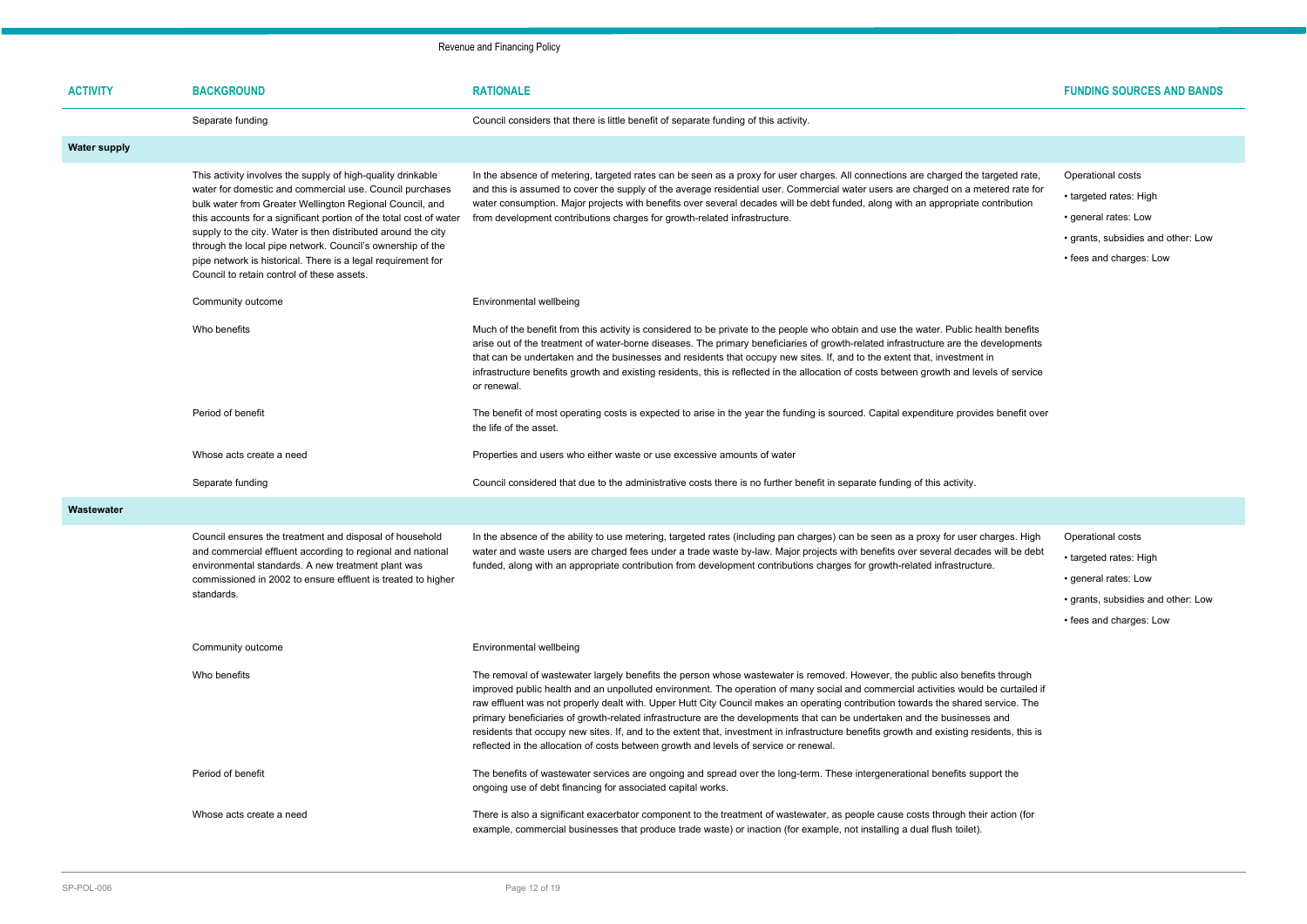| <b>ACTIVITY</b>    | <b>BACKGROUND</b>                                                                                                                                                                                                                                                                                                                                                                                                                                     | <b>RATIONALE</b>                                                                                                                                                                                                                                                                                                                                                                                                                                                                                                                                                                                                                                                                                                                                                                                                                                                                                                                                                 | <b>FUNDING SOURCES AND BANDS</b>                                                                                                          |
|--------------------|-------------------------------------------------------------------------------------------------------------------------------------------------------------------------------------------------------------------------------------------------------------------------------------------------------------------------------------------------------------------------------------------------------------------------------------------------------|------------------------------------------------------------------------------------------------------------------------------------------------------------------------------------------------------------------------------------------------------------------------------------------------------------------------------------------------------------------------------------------------------------------------------------------------------------------------------------------------------------------------------------------------------------------------------------------------------------------------------------------------------------------------------------------------------------------------------------------------------------------------------------------------------------------------------------------------------------------------------------------------------------------------------------------------------------------|-------------------------------------------------------------------------------------------------------------------------------------------|
|                    | Separate funding                                                                                                                                                                                                                                                                                                                                                                                                                                      | Council considered that due to the administrative costs that there is no further benefit in separate funding of this activity.                                                                                                                                                                                                                                                                                                                                                                                                                                                                                                                                                                                                                                                                                                                                                                                                                                   |                                                                                                                                           |
| <b>Stormwater</b>  |                                                                                                                                                                                                                                                                                                                                                                                                                                                       |                                                                                                                                                                                                                                                                                                                                                                                                                                                                                                                                                                                                                                                                                                                                                                                                                                                                                                                                                                  |                                                                                                                                           |
|                    | Council operates an effective drainage system to protect<br>property from flooding damage. Stormwater infrastructure<br>includes pipe networks, street-side gutters, retention dams<br>and open watercourses. These are provided and maintained<br>according to the reasonable costs of managing foreseeable<br>flooding events. There is a legal requirement for Council to<br>retain control of these assets.                                       | As the community as a whole benefits from this activity, the costs are best recovered from General rates. However, the commercial<br>sector is estimated to represent around 31 per cent of the city's impervious area after allowing for a proportion of road stormwater<br>allocated to the commercial sector. Major projects with benefits over several decades will be debt funded, along with an appropriate<br>contribution from development contributions charges for growth-related infrastructure.                                                                                                                                                                                                                                                                                                                                                                                                                                                      | Operational costs<br>• general rates: High<br>• grants, subsidies and other: Low<br>• fees and charges: Low                               |
|                    | Community outcomes                                                                                                                                                                                                                                                                                                                                                                                                                                    | Environmental wellbeing                                                                                                                                                                                                                                                                                                                                                                                                                                                                                                                                                                                                                                                                                                                                                                                                                                                                                                                                          |                                                                                                                                           |
|                    | Who benefits                                                                                                                                                                                                                                                                                                                                                                                                                                          | Stormwater reticulation, watercourses, major storm events and watercourse quality management, addressed under this activity, are<br>partly for private benefit but mainly for public benefit. This is in terms of dealing with public spaces and the public stormwater system,<br>minimising damage from severe flooding and conducting monitoring and pollution control for the community at large. Economies of<br>scale associated with the provision of the overall system are also recognised. The primary beneficiaries of growth-related<br>infrastructure are the developments that can be undertaken and the businesses and residents that occupy new sites. If, and to the<br>extent that, investment in infrastructure benefits growth and existing residents, this is reflected in the allocation of costs between<br>growth and levels of service or renewal.                                                                                       |                                                                                                                                           |
|                    | Period of benefit                                                                                                                                                                                                                                                                                                                                                                                                                                     | The benefit of most operating costs is expected to arise in the year the funding is sourced. Capital expenditure provides benefit over<br>the life of the asset                                                                                                                                                                                                                                                                                                                                                                                                                                                                                                                                                                                                                                                                                                                                                                                                  |                                                                                                                                           |
|                    | Whose acts create a need                                                                                                                                                                                                                                                                                                                                                                                                                              | Buildings and pavements increase the necessity for stormwater management, and in this respect the built-up areas can be<br>considered to exacerbate the problem.                                                                                                                                                                                                                                                                                                                                                                                                                                                                                                                                                                                                                                                                                                                                                                                                 |                                                                                                                                           |
|                    | Separate funding                                                                                                                                                                                                                                                                                                                                                                                                                                      | Council considered that due to the administrative costs there is no further benefit in separate funding of this activity.                                                                                                                                                                                                                                                                                                                                                                                                                                                                                                                                                                                                                                                                                                                                                                                                                                        |                                                                                                                                           |
| <b>Solid waste</b> |                                                                                                                                                                                                                                                                                                                                                                                                                                                       |                                                                                                                                                                                                                                                                                                                                                                                                                                                                                                                                                                                                                                                                                                                                                                                                                                                                                                                                                                  |                                                                                                                                           |
|                    | and household recycling. It also owns a landfill for the<br>disposal of the city's refuse. Council wishes to promote<br>recycling and waste reduction and to provide for the disposal<br>of the city's solid waste. From 1 July 2021, Council will be<br>expanding its rubbish and recycling collection services to<br>provide weekly kerbside wheelie-bin rubbish collection and<br>fortnightly kerbside wheelie-bin and crate recycling collection. | Council contracts out the collection of residential solid waste Currently the solid waste function makes an overall surplus, particularly as a result of landfill activities. This return on investment<br>compensates Council as a whole and the whole ratepayer base for the long-term business risks of landfill operation and aftercare.<br>Any surplus is therefore used to offset general rates.                                                                                                                                                                                                                                                                                                                                                                                                                                                                                                                                                           | Operational costs<br>• targeted rates: Medium<br>• general rates: Low<br>• grants, subsidies and other: Low<br>• fees and charges: Medium |
|                    | Community outcome                                                                                                                                                                                                                                                                                                                                                                                                                                     | Environmental wellbeing                                                                                                                                                                                                                                                                                                                                                                                                                                                                                                                                                                                                                                                                                                                                                                                                                                                                                                                                          |                                                                                                                                           |
|                    | Who benefits                                                                                                                                                                                                                                                                                                                                                                                                                                          | The implementation of the Council's new waste collection service form 1 July 2021 will help protect residents and the environment<br>from the harmful effects of waste. Council provides kerbside recycling, which is funded through a targeted rate. Recycling produces<br>public benefits through sustainable resource use and through the deferral of costs involved in replacing landfills. There are public<br>benefits in ensuring that refuse is disposed of appropriately. The consequences of poorly dealt with waste are immediate public<br>health effects. Longer-term health effects can also result from interaction with contaminated sites. There are private benefits to<br>people whose refuse is disposed of. The expansion of Council's collection services will assist in reducing greenhouse gas emissions<br>associated with the collection of waste by minimising the number of total truck movements and by enabling a move to electric |                                                                                                                                           |

- 
- 
- 
- 

- 
- 
- 
- 
- 
- 
-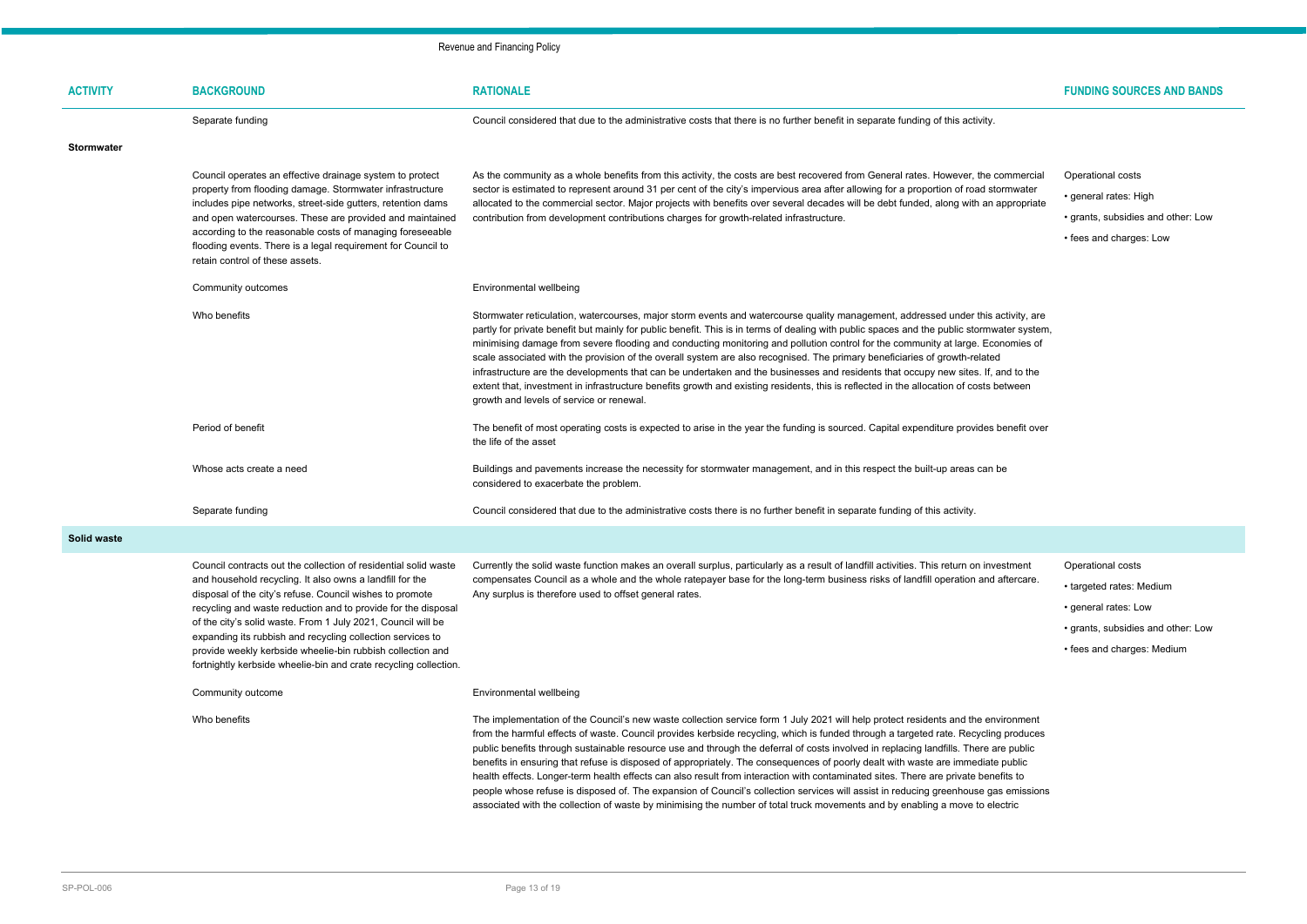| <b>ACTIVITY</b>                            | <b>BACKGROUND</b>                                                                                                                                                                                                                                                                                                                                                                                                                                                                                                                                                                                                                                                                                                                                                                                                  | <b>RATIONALE</b>                                                                                                                                                                                                                                                                                                                                                                                                                                                                                                                                                                                                                                                                                                                                                                                                                                       |
|--------------------------------------------|--------------------------------------------------------------------------------------------------------------------------------------------------------------------------------------------------------------------------------------------------------------------------------------------------------------------------------------------------------------------------------------------------------------------------------------------------------------------------------------------------------------------------------------------------------------------------------------------------------------------------------------------------------------------------------------------------------------------------------------------------------------------------------------------------------------------|--------------------------------------------------------------------------------------------------------------------------------------------------------------------------------------------------------------------------------------------------------------------------------------------------------------------------------------------------------------------------------------------------------------------------------------------------------------------------------------------------------------------------------------------------------------------------------------------------------------------------------------------------------------------------------------------------------------------------------------------------------------------------------------------------------------------------------------------------------|
|                                            |                                                                                                                                                                                                                                                                                                                                                                                                                                                                                                                                                                                                                                                                                                                                                                                                                    | collection vehicles. The benefits of this activity are ongoing and spread over a long period. These intergenerational benefits support<br>the ongoing use of debt financing for associated capital works.                                                                                                                                                                                                                                                                                                                                                                                                                                                                                                                                                                                                                                              |
|                                            | Period of benefit                                                                                                                                                                                                                                                                                                                                                                                                                                                                                                                                                                                                                                                                                                                                                                                                  | The benefit of most operating costs is expected to arise in the year the funding is sourced. Capital expenditure provides benefit over<br>the life of the asset.                                                                                                                                                                                                                                                                                                                                                                                                                                                                                                                                                                                                                                                                                       |
|                                            | Whose acts create a need                                                                                                                                                                                                                                                                                                                                                                                                                                                                                                                                                                                                                                                                                                                                                                                           | There is very limited impact of the actions or inactions of others.                                                                                                                                                                                                                                                                                                                                                                                                                                                                                                                                                                                                                                                                                                                                                                                    |
|                                            | Separate funding                                                                                                                                                                                                                                                                                                                                                                                                                                                                                                                                                                                                                                                                                                                                                                                                   | Council considered that due to the administrative costs there is no further benefit in separate funding of this activity.                                                                                                                                                                                                                                                                                                                                                                                                                                                                                                                                                                                                                                                                                                                              |
| <b>City development</b>                    |                                                                                                                                                                                                                                                                                                                                                                                                                                                                                                                                                                                                                                                                                                                                                                                                                    |                                                                                                                                                                                                                                                                                                                                                                                                                                                                                                                                                                                                                                                                                                                                                                                                                                                        |
|                                            | Council has a leading role in fostering the city's growth and<br>development in a number of ways. Council develops the<br>District Plan policy and makes changes to the District Plan in<br>line with national and regional policy changes and also in line<br>with expectations of the local community. Council aims to<br>develop an urban environment that will help to attract people<br>and investment, and enhance the city's image and economy.<br>Council manages and develops the public space of the city<br>on behalf of the community. Council aims to create a<br>business-friendly environment, facilitate the expansion and<br>creation of local businesses and employment, increase<br>tourism to the city and contribute to regional growth through<br>regional economic development initiatives. | While businesses and residents benefit from city development, after maximising user charges (which are minimal and, in some<br>years, non-existent), it is considered appropriate that the remainder of the activity is funded from General rates.                                                                                                                                                                                                                                                                                                                                                                                                                                                                                                                                                                                                     |
|                                            | Community outcome                                                                                                                                                                                                                                                                                                                                                                                                                                                                                                                                                                                                                                                                                                                                                                                                  | This activity contributes to all community outcomes.                                                                                                                                                                                                                                                                                                                                                                                                                                                                                                                                                                                                                                                                                                                                                                                                   |
|                                            | Who benefits                                                                                                                                                                                                                                                                                                                                                                                                                                                                                                                                                                                                                                                                                                                                                                                                       | District planning has a mix of private and public benefits, as well as encouraging optimal resource use over time. The Council<br>develops the District Plan with input from the community in terms of the Resource Management Act. Certain parts of the community,<br>such as business owners, may gain distinct private benefits as a result of Council work in shopping areas etc. Benefits are ongoing,<br>and work particularly around the preservation of heritage elements is intended for the benefit of future generations. The benefits of<br>preserving buildings of architectural, heritage and historic value pertain to both the community as a whole and the owner or occupier.<br>The city's businesses and residents benefit from Council's support of the business sector and from its promotion of the city as a<br>place to visit. |
|                                            | Period of benefit                                                                                                                                                                                                                                                                                                                                                                                                                                                                                                                                                                                                                                                                                                                                                                                                  | The benefit of most operating costs is expected to arise in the year the funding is sourced. There is no planned capital expenditure.                                                                                                                                                                                                                                                                                                                                                                                                                                                                                                                                                                                                                                                                                                                  |
|                                            | Whose acts create a need                                                                                                                                                                                                                                                                                                                                                                                                                                                                                                                                                                                                                                                                                                                                                                                           | There is very limited impact of the actions or inactions of others.                                                                                                                                                                                                                                                                                                                                                                                                                                                                                                                                                                                                                                                                                                                                                                                    |
|                                            | Separate funding                                                                                                                                                                                                                                                                                                                                                                                                                                                                                                                                                                                                                                                                                                                                                                                                   | Council considered that due to the financial scale of the activity there is no further benefit in separate funding of this activity.                                                                                                                                                                                                                                                                                                                                                                                                                                                                                                                                                                                                                                                                                                                   |
| <b>Community partnering</b><br>and support |                                                                                                                                                                                                                                                                                                                                                                                                                                                                                                                                                                                                                                                                                                                                                                                                                    |                                                                                                                                                                                                                                                                                                                                                                                                                                                                                                                                                                                                                                                                                                                                                                                                                                                        |
|                                            |                                                                                                                                                                                                                                                                                                                                                                                                                                                                                                                                                                                                                                                                                                                                                                                                                    |                                                                                                                                                                                                                                                                                                                                                                                                                                                                                                                                                                                                                                                                                                                                                                                                                                                        |

Operational costs

- general rates: Medium / High
- fees and charges: Medium / Low

enable the delivery of community activities and provide safe inclusive spaces for the community. Council has previously carried out a significant rejuvenation programme across its community facilities to improve the wellbeing of Hutt City residents.

Council provides a range of community hubs and facilities to As the community as a whole benefits from this activity, the costs are best recovered from General rates. Concretional costs

- general rates: High
- grants, subsidies and other: Low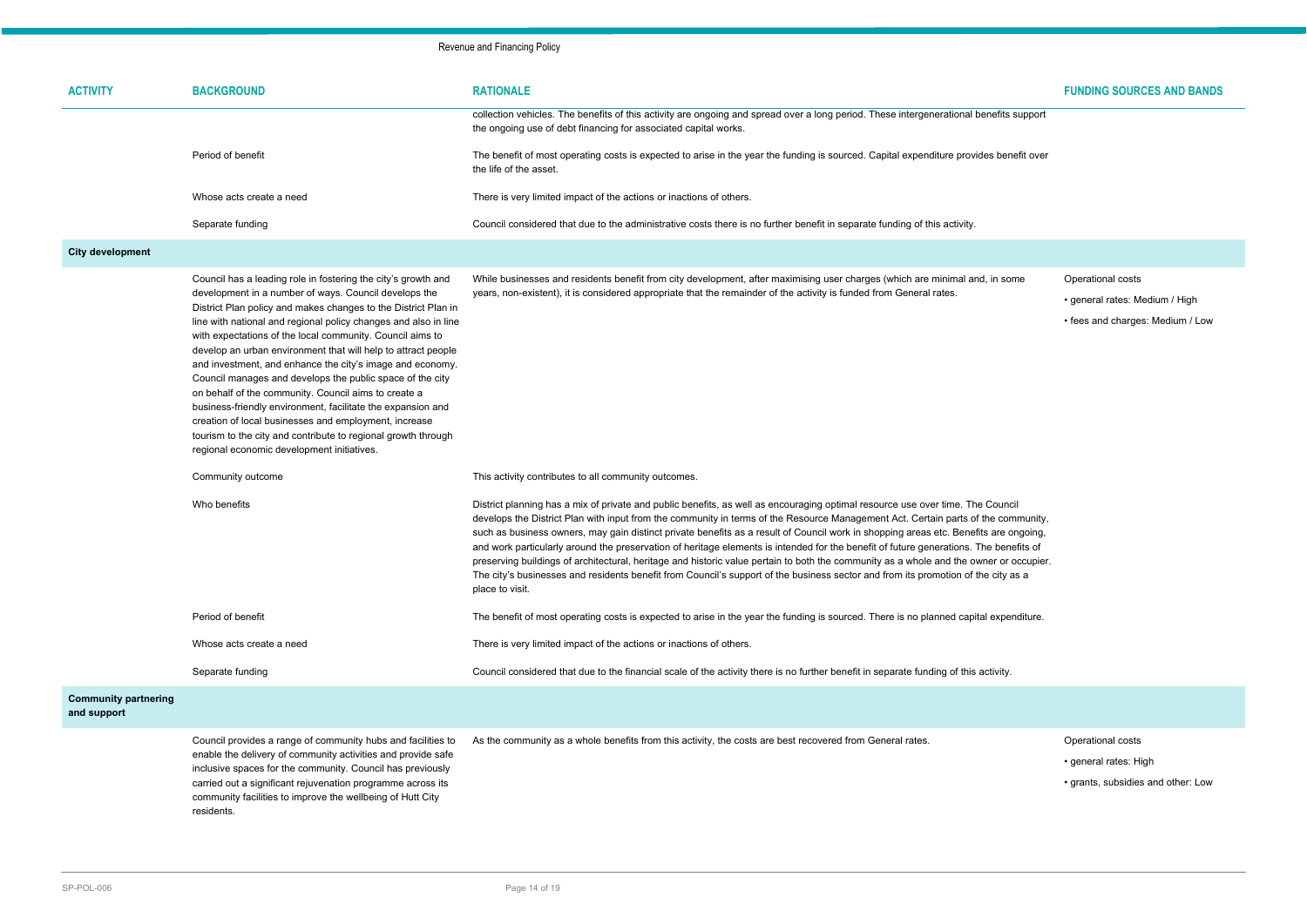| <b>ACTIVITY</b>                                             | <b>BACKGROUND</b>                                                                                                                                                                                                                                                                                                                                                    | <b>RATIONALE</b>                                                                                                                                                                                                                                                                                                                                                                                                                                                                                                                                                                                                                                                                                                                                                                                                                                                                                                                                                                                                                  | <b>FUNDING SOURCES AND BANDS</b>                                                                            |  |
|-------------------------------------------------------------|----------------------------------------------------------------------------------------------------------------------------------------------------------------------------------------------------------------------------------------------------------------------------------------------------------------------------------------------------------------------|-----------------------------------------------------------------------------------------------------------------------------------------------------------------------------------------------------------------------------------------------------------------------------------------------------------------------------------------------------------------------------------------------------------------------------------------------------------------------------------------------------------------------------------------------------------------------------------------------------------------------------------------------------------------------------------------------------------------------------------------------------------------------------------------------------------------------------------------------------------------------------------------------------------------------------------------------------------------------------------------------------------------------------------|-------------------------------------------------------------------------------------------------------------|--|
|                                                             | Community outcome                                                                                                                                                                                                                                                                                                                                                    | Social and cultural wellbeing                                                                                                                                                                                                                                                                                                                                                                                                                                                                                                                                                                                                                                                                                                                                                                                                                                                                                                                                                                                                     |                                                                                                             |  |
|                                                             | Who benefits                                                                                                                                                                                                                                                                                                                                                         | No particular sector or group is considered to drive or benefit from these costs beyond those groups that can be targeted by user<br>fees.                                                                                                                                                                                                                                                                                                                                                                                                                                                                                                                                                                                                                                                                                                                                                                                                                                                                                        |                                                                                                             |  |
|                                                             | Period of benefit                                                                                                                                                                                                                                                                                                                                                    | The benefit of most operating costs is expected to arise in the year the funding is sourced. There is no planned capital expenditure.                                                                                                                                                                                                                                                                                                                                                                                                                                                                                                                                                                                                                                                                                                                                                                                                                                                                                             |                                                                                                             |  |
|                                                             | Whose acts create a need                                                                                                                                                                                                                                                                                                                                             | None identified                                                                                                                                                                                                                                                                                                                                                                                                                                                                                                                                                                                                                                                                                                                                                                                                                                                                                                                                                                                                                   |                                                                                                             |  |
|                                                             | Separate funding                                                                                                                                                                                                                                                                                                                                                     | Council considered that due to the financial scale of the activity there is no further benefit in separate funding of this activity.                                                                                                                                                                                                                                                                                                                                                                                                                                                                                                                                                                                                                                                                                                                                                                                                                                                                                              |                                                                                                             |  |
| Open spaces, parks<br>and reserves (including<br>cemeteries |                                                                                                                                                                                                                                                                                                                                                                      |                                                                                                                                                                                                                                                                                                                                                                                                                                                                                                                                                                                                                                                                                                                                                                                                                                                                                                                                                                                                                                   |                                                                                                             |  |
|                                                             | Council provides and maintains passive recreational facilities                                                                                                                                                                                                                                                                                                       | No particular sector or group is considered to derive benefit from these costs beyond those groups that can be targeted by user fees.                                                                                                                                                                                                                                                                                                                                                                                                                                                                                                                                                                                                                                                                                                                                                                                                                                                                                             | Operational costs                                                                                           |  |
|                                                             | in the city for the enjoyment and wellbeing of the public, free<br>of charge. Sports fields are provided and maintained through<br>charges to sports codes. Recreation areas are both natural<br>and created; the majority of Council effort is targeted at<br>maintenance and retaining areas in their natural state.                                               | Major projects with benefits over several decades will be debt funded, along with an appropriate contribution from reserve financial<br>contributions charges for growth-related infrastructure.                                                                                                                                                                                                                                                                                                                                                                                                                                                                                                                                                                                                                                                                                                                                                                                                                                  | • general rates: High<br>• grants, subsidies and other: Low<br>• fees and charges: Low                      |  |
|                                                             | Community outcome                                                                                                                                                                                                                                                                                                                                                    | Social and cultural wellbeing                                                                                                                                                                                                                                                                                                                                                                                                                                                                                                                                                                                                                                                                                                                                                                                                                                                                                                                                                                                                     |                                                                                                             |  |
|                                                             | Who benefits                                                                                                                                                                                                                                                                                                                                                         | Parks and reserves: Council views the active participation of residents in outdoor activities as beneficial to the whole community.<br>While it is recognised that the rural sector often provides its own recreational land, Council considers that this sector is also a<br>beneficiary from this activity. Cemeteries: There is a significant private benefit in this service to the families of deceased people<br>where burials and interment services are provided. There is also an ongoing community benefit in providing for the respectful<br>treatment of deceased people who form part of the community's heritage and whakapapa. The primary beneficiaries of growth-<br>related open spaces, park and reserves are the developments that can be undertaken and the businesses and residents that occupy<br>new sites. To the extent that investment in this infrastructure benefits growth and existing residents, this is reflected in the allocation<br>of costs between growth and levels of service or renewal. |                                                                                                             |  |
|                                                             | Period of benefit                                                                                                                                                                                                                                                                                                                                                    | The benefit of most operating costs is expected to arise in the year the funding is sourced. Capital expenditure provides benefit over<br>the life of the asset.                                                                                                                                                                                                                                                                                                                                                                                                                                                                                                                                                                                                                                                                                                                                                                                                                                                                  |                                                                                                             |  |
|                                                             | Whose acts create a need                                                                                                                                                                                                                                                                                                                                             | The actions of sports codes contribute to the need for Council to undertake the maintenance of sports fields.                                                                                                                                                                                                                                                                                                                                                                                                                                                                                                                                                                                                                                                                                                                                                                                                                                                                                                                     |                                                                                                             |  |
|                                                             | Separate funding                                                                                                                                                                                                                                                                                                                                                     | Council considered that due to the administrative costs there is no further benefit in separate funding of this activity.                                                                                                                                                                                                                                                                                                                                                                                                                                                                                                                                                                                                                                                                                                                                                                                                                                                                                                         |                                                                                                             |  |
| Connectivity, creativity,<br>learning, and recreation       |                                                                                                                                                                                                                                                                                                                                                                      |                                                                                                                                                                                                                                                                                                                                                                                                                                                                                                                                                                                                                                                                                                                                                                                                                                                                                                                                                                                                                                   |                                                                                                             |  |
| <b>Libraries</b>                                            | Council provides, maintains and manages eight libraries in<br>the city. These are run as a single city-wide service. Their<br>primary role is to provide written and recorded material such<br>as books, audio-visual resources, and access to online<br>information. Library services are used for many purposes<br>including learning, research and entertainment. | Some of the individual benefit of library activities is recovered through user charges and fines. User recovery is also constrained by<br>section 142 of the Local Government Act 2002.General rates are the appropriate funding source for the remainder of the activity, as<br>the whole of the community benefits from libraries.                                                                                                                                                                                                                                                                                                                                                                                                                                                                                                                                                                                                                                                                                              | Operational costs<br>• general rates: High<br>• grants, subsidies and other: Low<br>• fees and charges: Low |  |
|                                                             | Community outcome                                                                                                                                                                                                                                                                                                                                                    | Social and cultural wellbeing                                                                                                                                                                                                                                                                                                                                                                                                                                                                                                                                                                                                                                                                                                                                                                                                                                                                                                                                                                                                     |                                                                                                             |  |

| eted by user    |  |  |
|-----------------|--|--|
| al expenditure. |  |  |
| activity.       |  |  |
|                 |  |  |

- 
- 
- 
- 
- 
- 
-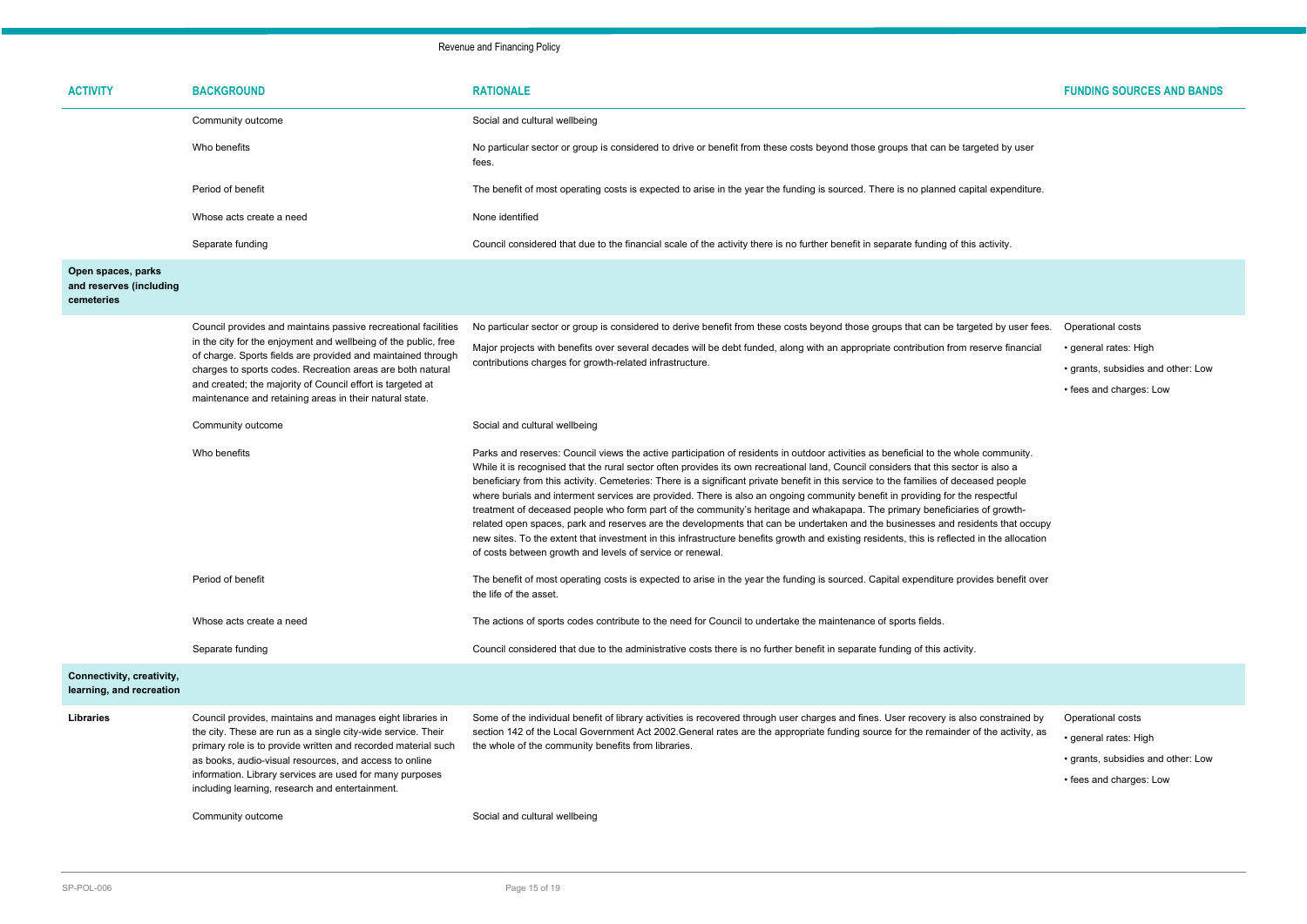Operational costs

- general rates: High
- grants, subsidies and other: Low
- fees and charges: Low

fordability for

| <b>ACTIVITY</b>                   | <b>BACKGROUND</b>                                                                                                                                                                                                                                                                                                                                                                                                        | <b>RATIONALE</b>                                                                                                                                                                                                                                                                                                                                                                             |
|-----------------------------------|--------------------------------------------------------------------------------------------------------------------------------------------------------------------------------------------------------------------------------------------------------------------------------------------------------------------------------------------------------------------------------------------------------------------------|----------------------------------------------------------------------------------------------------------------------------------------------------------------------------------------------------------------------------------------------------------------------------------------------------------------------------------------------------------------------------------------------|
|                                   | Who benefits                                                                                                                                                                                                                                                                                                                                                                                                             | While there are identifiable individual benefits from the provision of library services, the Council views open and low-cost access to<br>information and books as being in the best interest of the city as a whole, therefore the whole city benefits.                                                                                                                                     |
|                                   | Period of benefit                                                                                                                                                                                                                                                                                                                                                                                                        | The benefit of most operating costs is expected to arise in the year the funding is sourced. Capital expenditure provides benefit over<br>the life of the asset.                                                                                                                                                                                                                             |
|                                   | Whose acts create a need                                                                                                                                                                                                                                                                                                                                                                                                 | There is very limited impact of the actions or inactions of others.                                                                                                                                                                                                                                                                                                                          |
|                                   | Separate funding                                                                                                                                                                                                                                                                                                                                                                                                         | Council considered that due to the administrative costs there is no further benefit in separate funding of this activity                                                                                                                                                                                                                                                                     |
| Museums                           | The Council believes that support for the arts, recognition of<br>our social history and cultural endeavours are an important<br>component in making the city a vibrant and attractive city, as<br>well as providing a means for the community to express a<br>sense of self and place.                                                                                                                                  | Some of the individual benefit of museum activities is recovered through user charges. General rates are the appropriate funding<br>source for the remainder of the activity, as the whole community benefits from museums.                                                                                                                                                                  |
|                                   | Community outcome                                                                                                                                                                                                                                                                                                                                                                                                        | Social and cultural wellbeing                                                                                                                                                                                                                                                                                                                                                                |
|                                   | Who benefits                                                                                                                                                                                                                                                                                                                                                                                                             | While individual visitors to these facilities do gain individual benefit, the collecting of an entry fee would be inefficient due to the costs<br>associated with establishing and operating a door charge system. Council recognises the contribution that the Dowse Foundation<br>and donors are making to the city through extensive community fundraising activities.                    |
|                                   | Period of benefit                                                                                                                                                                                                                                                                                                                                                                                                        | The benefit of most operating costs is expected to arise in the year the funding is sourced. Capital expenditure provides benefit over<br>the life of the asset.                                                                                                                                                                                                                             |
|                                   | Whose acts create a need                                                                                                                                                                                                                                                                                                                                                                                                 | There is very limited impact of the actions or inactions of others.                                                                                                                                                                                                                                                                                                                          |
|                                   | Separate funding                                                                                                                                                                                                                                                                                                                                                                                                         | Council considered that due to the administrative costs there is no further benefit in separate funding of this activity.                                                                                                                                                                                                                                                                    |
| <b>Aquatics and</b><br>recreation | Council provides and maintains six swimming pools in the<br>city as part of its portfolio of recreational facilities.<br>Recreational programmes are community-based<br>programmes designed to encourage residents to engage in a<br>range of recreational activities. These services are provided<br>to promote health and enjoyment and stimulate the<br>community's interest in different recreational opportunities. | Fees and charges contribute to the recovery of individual benefit. However, the fees are set at a level that supports affordability for<br>users to access facilities. Therefore General rates are the key source of income for this activity.                                                                                                                                               |
|                                   | Community outcome                                                                                                                                                                                                                                                                                                                                                                                                        | Environmental wellbeing                                                                                                                                                                                                                                                                                                                                                                      |
|                                   | Who benefits                                                                                                                                                                                                                                                                                                                                                                                                             | Individuals benefit from the personal fitness and enjoyment they derive from using the facilities. However, Council also recognises<br>that there are positive benefits for the community when the population is fit and actively engaged. Pools provide quality and<br>accessible tuition in essential water safety and life skills, which produces both individual and community benefits. |
|                                   | Period of benefit                                                                                                                                                                                                                                                                                                                                                                                                        | The benefit of most operating costs is expected to arise in the year the funding is sourced. Capital expenditure provides benefit over<br>the life of the asset.                                                                                                                                                                                                                             |
|                                   | Whose acts create a need                                                                                                                                                                                                                                                                                                                                                                                                 | There is very limited impact of the actions or inactions of others.                                                                                                                                                                                                                                                                                                                          |
|                                   | Separate funding                                                                                                                                                                                                                                                                                                                                                                                                         | Council considered that due to the administrative costs that there is no further benefit in separate funding of this activity.                                                                                                                                                                                                                                                               |

- Operational costs
- general rates: Medium
- fees and charges: Medium

**Regulatory services**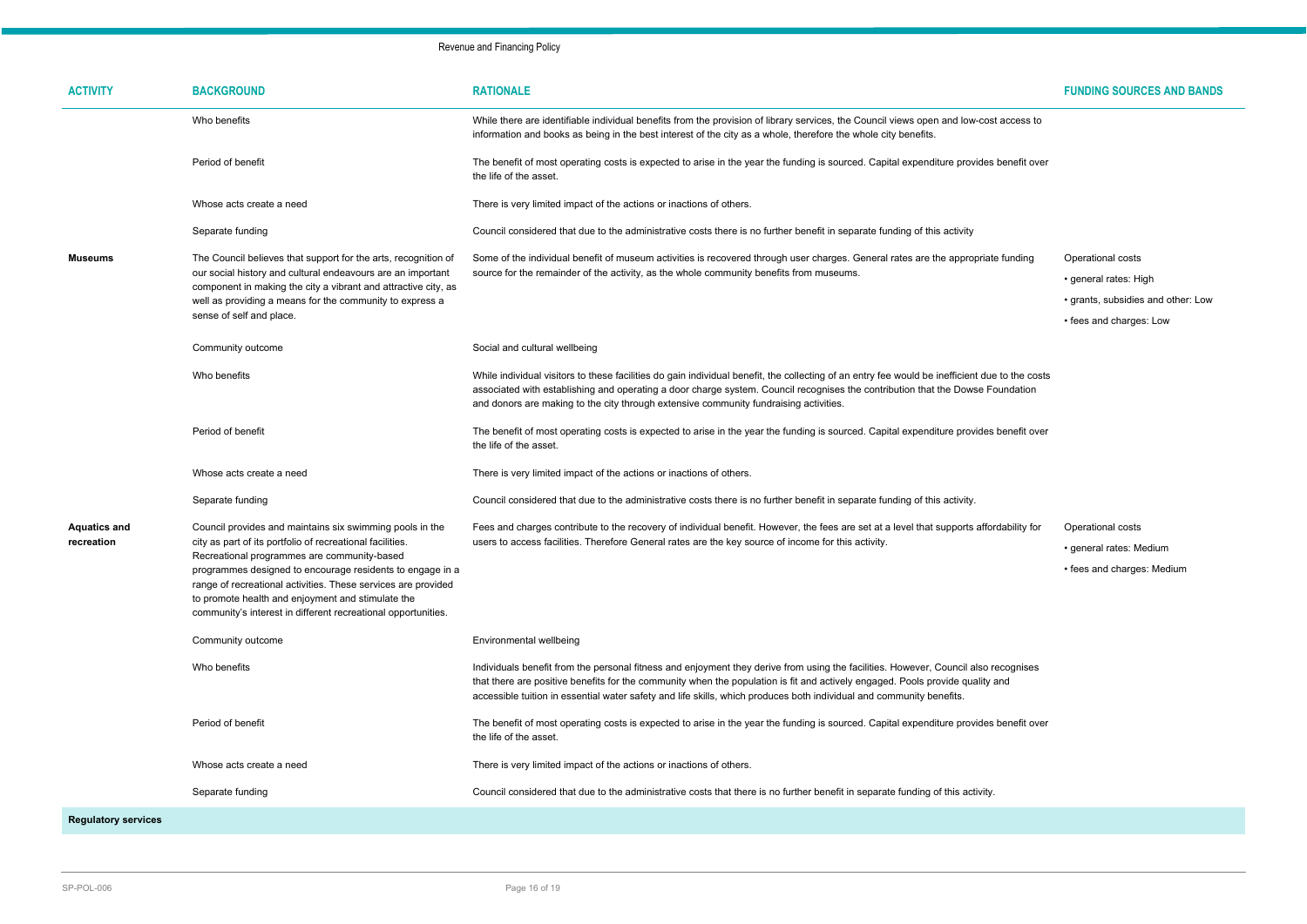| <b>ACTIVITY</b>                                   | <b>BACKGROUND</b>                                                                                                                                                                                                                                                                                                                                                 | <b>RATIONALE</b>                                                                                                                                                                                                                                                                                                                  | <b>FUNDING SOURCES AND BANDS</b>                                                                                              |
|---------------------------------------------------|-------------------------------------------------------------------------------------------------------------------------------------------------------------------------------------------------------------------------------------------------------------------------------------------------------------------------------------------------------------------|-----------------------------------------------------------------------------------------------------------------------------------------------------------------------------------------------------------------------------------------------------------------------------------------------------------------------------------|-------------------------------------------------------------------------------------------------------------------------------|
| <b>Animal control</b>                             | Animal control is primarily the dog control function with a<br>small amount of service involved with general livestock<br>control. Dog registration fees are a targeted form of cost<br>recovery for this activity. An animal control function is<br>necessary to ensure the public is safe from the negative<br>effects of animal ownership.                     | As both individuals and the community benefit from this activity, it is appropriate that the mix of funding is split between fees and<br>charges and general rates.                                                                                                                                                               | Operational costs<br>• general rates: Medium / Low<br>• grants, subsidies and other: Low<br>• fees and charges: Medium / High |
|                                                   | Community outcome                                                                                                                                                                                                                                                                                                                                                 | Environmental wellbeing                                                                                                                                                                                                                                                                                                           |                                                                                                                               |
|                                                   | Who benefits                                                                                                                                                                                                                                                                                                                                                      | The owners of dogs benefit from the availability of the service, while the whole community benefits from having a safer environment<br>because of dog control.                                                                                                                                                                    |                                                                                                                               |
|                                                   | Period of benefit                                                                                                                                                                                                                                                                                                                                                 | The benefit of most operating costs is expected to arise in the year the funding is sourced. There is no planned capital expenditure.                                                                                                                                                                                             |                                                                                                                               |
|                                                   | Whose acts create a need                                                                                                                                                                                                                                                                                                                                          | The activity can be considered an exacerbator issue, as the actions of animal owners create the need for the service, including those<br>people who are not good dog owners.                                                                                                                                                      |                                                                                                                               |
|                                                   | Separate funding                                                                                                                                                                                                                                                                                                                                                  | Council considered that due to the administrative costs that there is no further benefit in separate funding of this activity.                                                                                                                                                                                                    |                                                                                                                               |
| <b>Building consents and</b><br>resource consents | The Environmental Consents Division is responsible for<br>regulatory consents and compliance functions for building<br>work in Lower Hutt, for general advice to the public on<br>consenting matters, for co-ordinating Land Information<br>Memorandum applications for Council and for advice on<br>environmentally sustainable residential design and products. | The activity predominantly benefits those individuals who obtain a building or resource consent. However, these activities protect the<br>public interests of both residents and business.                                                                                                                                        | Operational costs<br>• general rates: Low<br>• grants, subsidies and other: Low<br>• fees and charges: High                   |
|                                                   | Community outcome                                                                                                                                                                                                                                                                                                                                                 | Environmental wellbeing                                                                                                                                                                                                                                                                                                           |                                                                                                                               |
|                                                   | Who benefits                                                                                                                                                                                                                                                                                                                                                      | There is a direct benefit to those property owners who are obtaining a building consent, while there is a benefit to the community of<br>ensuring safe and sanitary buildings. Generally, commercial buildings are more complex and therefore there is a greater benefit to<br>the commercial sector than the residential sector. |                                                                                                                               |
|                                                   | Period of benefit                                                                                                                                                                                                                                                                                                                                                 | The benefit of most operating costs is expected to arise in the year the funding is sourced. There is no planned capital expenditure.                                                                                                                                                                                             |                                                                                                                               |
|                                                   | Whose acts create a need                                                                                                                                                                                                                                                                                                                                          | Non-complying buildings and businesses operating without consent.                                                                                                                                                                                                                                                                 |                                                                                                                               |
|                                                   | Separate funding                                                                                                                                                                                                                                                                                                                                                  | Council considered that due to the administrative costs that there is no further benefit in separate funding of this activity.                                                                                                                                                                                                    |                                                                                                                               |
| <b>Public Health activities</b>                   | The Regulatory Services team provides inspection, auditing,<br>enforcement and education that ensures compliance with<br>Council's policies and regulations concerning public health.                                                                                                                                                                             | The activity predominantly benefits those individuals who obtain the appropriate license. However, this activity protects the whole<br>community.                                                                                                                                                                                 | Operational costs<br>• general rates: Medium<br>• fees and charges: Medium                                                    |
|                                                   | Community outcome                                                                                                                                                                                                                                                                                                                                                 | Environmental wellbeing                                                                                                                                                                                                                                                                                                           |                                                                                                                               |
|                                                   | Who benefits                                                                                                                                                                                                                                                                                                                                                      | The public receive a benefit from this activity due to the compliance of the businesses with the public health standards. Businesses<br>also receive a benefit due to customers' assurance that individual businesses are meeting the appropriate standards.                                                                      |                                                                                                                               |
|                                                   | Period of benefit                                                                                                                                                                                                                                                                                                                                                 | The benefit of most operating costs is expected to arise in the year the funding is sourced. There is no planned capital expenditure.                                                                                                                                                                                             |                                                                                                                               |
|                                                   | Whose acts create a need                                                                                                                                                                                                                                                                                                                                          | Businesses not complying with public health requirements.                                                                                                                                                                                                                                                                         |                                                                                                                               |

|                                | FUNDING SUURCES AND BANDS          |
|--------------------------------|------------------------------------|
| n fees and                     | Operational costs                  |
|                                | · general rates: Medium / Low      |
|                                | · grants, subsidies and other: Low |
|                                | • fees and charges: Medium / High  |
|                                |                                    |
|                                |                                    |
| r environment                  |                                    |
|                                |                                    |
| l expenditure.                 |                                    |
| including those                |                                    |
|                                |                                    |
| ty.                            |                                    |
| ties protect the               | Operational costs                  |
|                                | · general rates: Low               |
|                                | · grants, subsidies and other: Low |
|                                | • fees and charges: High           |
|                                |                                    |
|                                |                                    |
| community of<br>ter benefit to |                                    |
|                                |                                    |
| l expenditure.                 |                                    |
|                                |                                    |
|                                |                                    |
| ty.                            |                                    |
| s the whole                    | Operational costs                  |
|                                | · general rates: Medium            |
|                                | • fees and charges: Medium         |
|                                |                                    |

- 
-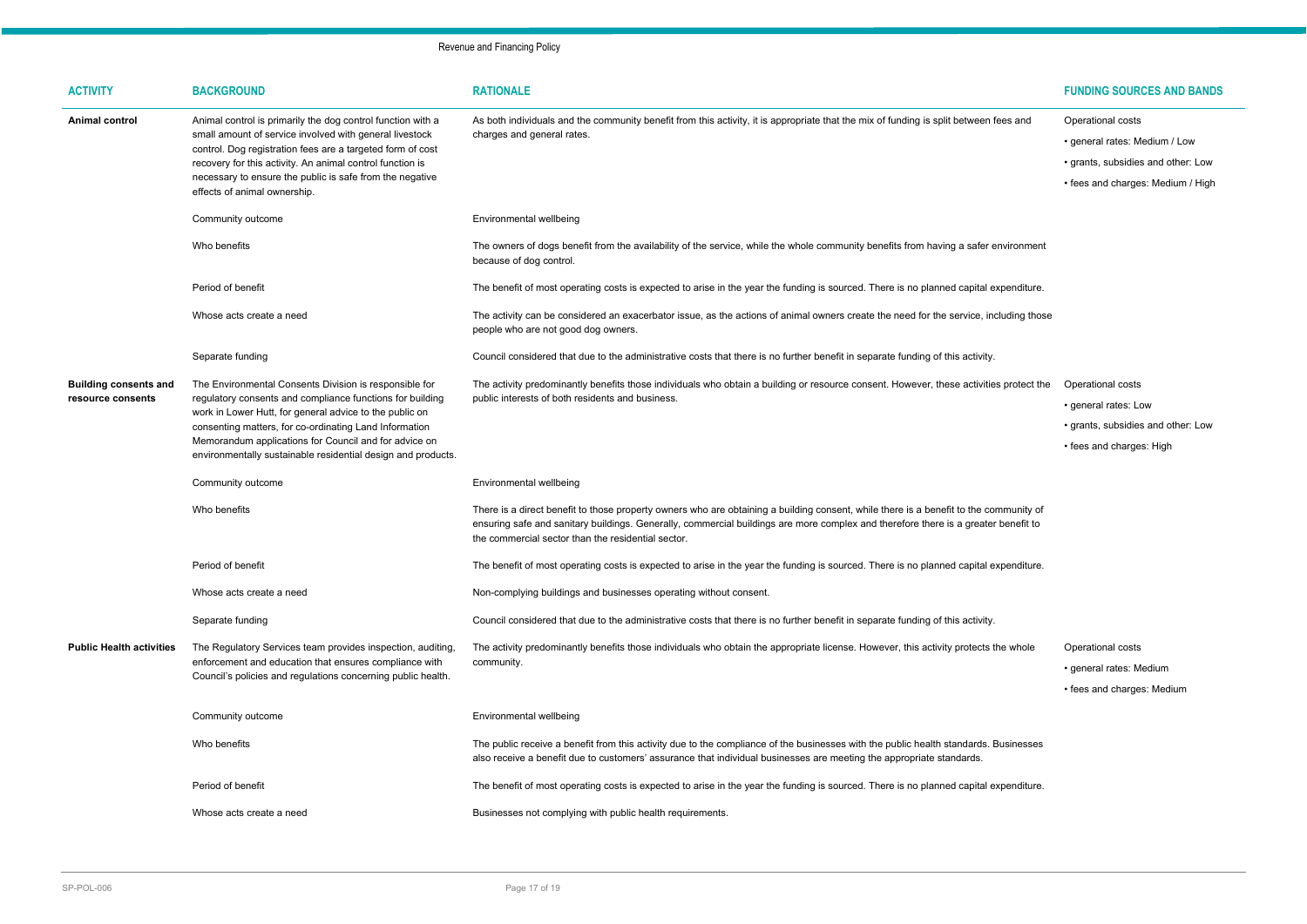- Operational costs
- general rates: High
- grants, subsidies and other: Low

#### **As a community community** of the majority of the majority of the majority of the majority of the costs are being the costs are being from General rates. Operational costs are belief the costs are being the costs are being

| <b>ACTIVITY</b>                         | <b>BACKGROUND</b>                                                                                                                                                                                                                                                                                                                                                                                                                                                                                                                                                                                                     | <b>RATIONALE</b>                                                                                                                                                      |
|-----------------------------------------|-----------------------------------------------------------------------------------------------------------------------------------------------------------------------------------------------------------------------------------------------------------------------------------------------------------------------------------------------------------------------------------------------------------------------------------------------------------------------------------------------------------------------------------------------------------------------------------------------------------------------|-----------------------------------------------------------------------------------------------------------------------------------------------------------------------|
|                                         | Separate funding                                                                                                                                                                                                                                                                                                                                                                                                                                                                                                                                                                                                      | Council considered that due to the financial scale of the activity there is no further benefit in separate funding of this activity.                                  |
| <b>Sustainability and</b><br>resilience |                                                                                                                                                                                                                                                                                                                                                                                                                                                                                                                                                                                                                       |                                                                                                                                                                       |
| <b>Emergency</b><br>management          | Council develops and implements city-wide emergency<br>management plans and promotes community preparedness<br>for emergencies.                                                                                                                                                                                                                                                                                                                                                                                                                                                                                       | As the community as a whole benefits from this activity, the costs are best recovered from General rates.                                                             |
|                                         | Community outcomes                                                                                                                                                                                                                                                                                                                                                                                                                                                                                                                                                                                                    | Environmental wellbeing                                                                                                                                               |
|                                         | Who benefits                                                                                                                                                                                                                                                                                                                                                                                                                                                                                                                                                                                                          | The whole community benefits from this activity. It is triggered where the disruption to community life is such that a coordinated<br>community response is required. |
|                                         | Period of benefit                                                                                                                                                                                                                                                                                                                                                                                                                                                                                                                                                                                                     | The benefit of most operating costs is expected to arise in the year the funding is sourced. There is no planned capital expenditure.                                 |
|                                         | Whose acts create a need                                                                                                                                                                                                                                                                                                                                                                                                                                                                                                                                                                                              | None identified                                                                                                                                                       |
|                                         | Separate funding                                                                                                                                                                                                                                                                                                                                                                                                                                                                                                                                                                                                      | Council considered that due to the financial scale of the activity that there is no further benefit in separate funding this activity.                                |
| <b>Sustainability and</b><br>resilience | Council enables system change by enabling the delivery of<br>its Energy and Carbon Reduction Plan 2020-24, improving<br>sustainability outcomes across Council and the community,<br>and funding initiatives or kick-starting thinking in line with its<br>Environmental Sustainability Strategy 2015-45. This activity<br>also comprises work to engage with the community on<br>climate change; in particular, the development of a pathway<br>to reduce city-wide emissions to net zero by 2050, and a<br>pathway for how as a community we should respond to<br>forecast climate impacts, such as sea-level rise. | As the community as a whole benefits from this activity, the majority of the costs are best recovered from General rates.                                             |
|                                         | Community outcome                                                                                                                                                                                                                                                                                                                                                                                                                                                                                                                                                                                                     | Environmental wellbeing                                                                                                                                               |
|                                         | Who benefits                                                                                                                                                                                                                                                                                                                                                                                                                                                                                                                                                                                                          | The whole community benefits from this activity. It is triggered where the disruption to community life is such that a coordinated<br>community response is required. |
|                                         | Period of benefit                                                                                                                                                                                                                                                                                                                                                                                                                                                                                                                                                                                                     | The benefit of most operating costs is expected to arise in the year the funding is sourced. There is no planned capital expenditure.                                 |
|                                         | Whose acts create a need                                                                                                                                                                                                                                                                                                                                                                                                                                                                                                                                                                                              | None identified                                                                                                                                                       |
|                                         | Separate funding                                                                                                                                                                                                                                                                                                                                                                                                                                                                                                                                                                                                      | Council considered that due to the financial scale of the activity there is no further benefit in separate funding of this activity.                                  |
| <b>City governance</b>                  |                                                                                                                                                                                                                                                                                                                                                                                                                                                                                                                                                                                                                       |                                                                                                                                                                       |
|                                         | Council, as the elected governance body, is responsible for<br>deciding the direction and objectives of the activities it<br>delivers on behalf of the city. Council is required by law to<br>have elected members. Community representatives on<br>Community Boards are also elected; they are part of Council                                                                                                                                                                                                                                                                                                       | As the community as a whole benefits from this activity, the costs are best recovered from General rates.                                                             |

- general rates: High
- grants, subsidies and other: Low

#### Operational costs

and provide local input into governance issues. Community funding panels and communities of interest panels are

- general rates: High
- grants, subsidies and other: Low